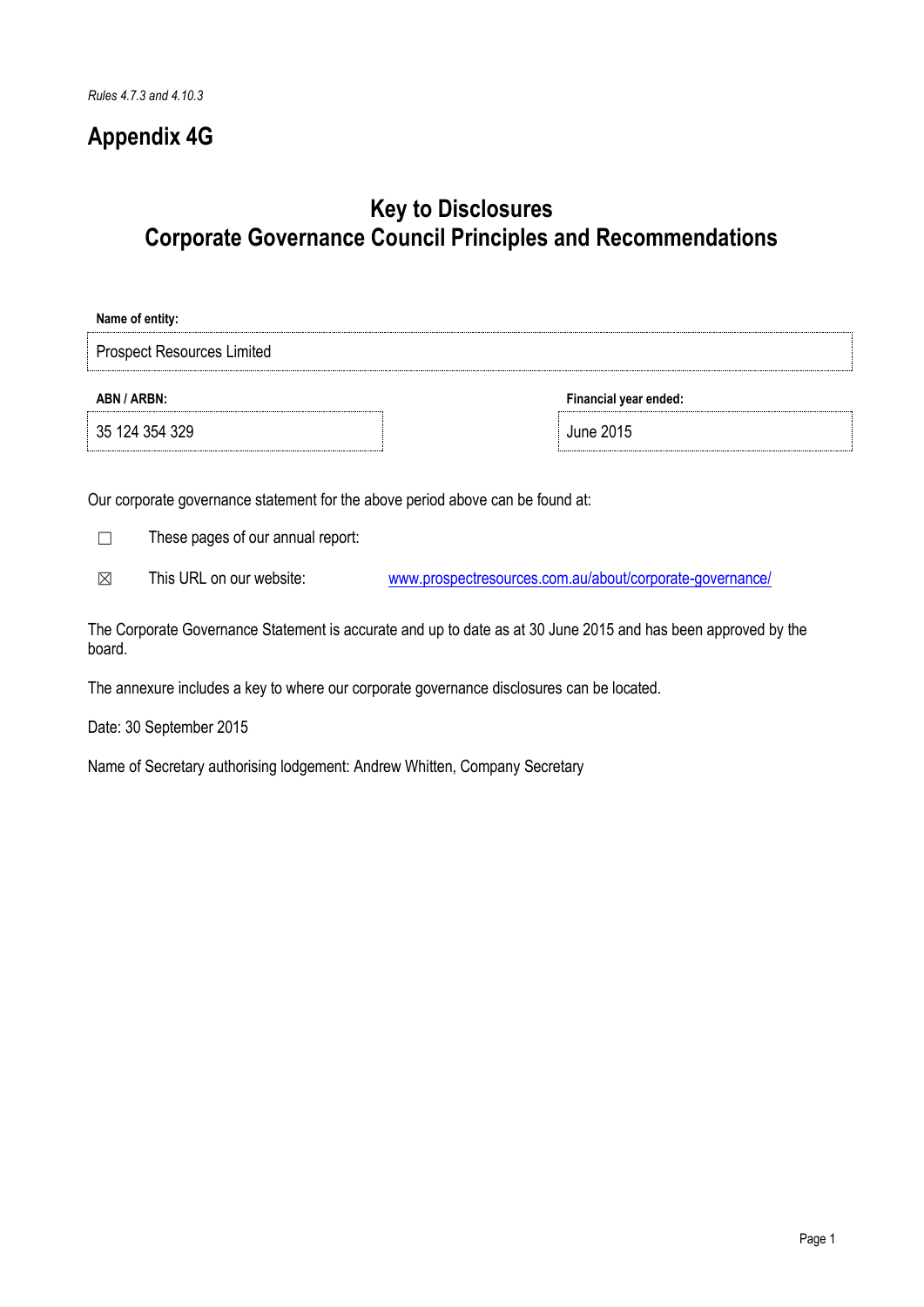### **ANNEXURE – KEY TO CORPORATE GOVERNANCE DISCLOSURES**

|     | <b>Corporate Governance Council recommendation</b>                                                                                                                                                                                                                                                                                                                                                                                                                                                                                                                                                                                                        | We have followed the recommendation in full for the whole of the<br>period above. We have disclosed  | We have NOT followed the recommendation in full for the whole<br>of the period above. We have disclosed |  |  |
|-----|-----------------------------------------------------------------------------------------------------------------------------------------------------------------------------------------------------------------------------------------------------------------------------------------------------------------------------------------------------------------------------------------------------------------------------------------------------------------------------------------------------------------------------------------------------------------------------------------------------------------------------------------------------------|------------------------------------------------------------------------------------------------------|---------------------------------------------------------------------------------------------------------|--|--|
|     | <b>PRINCIPLE 1 - LAY SOLID FOUNDATIONS FOR MANAGEMENT AND OVERSIGHT</b>                                                                                                                                                                                                                                                                                                                                                                                                                                                                                                                                                                                   |                                                                                                      |                                                                                                         |  |  |
| 1.1 | A listed entity should disclose:<br>the respective roles and responsibilities of its board and<br>(a)<br>management; and<br>those matters expressly reserved to the board and those<br>(b)<br>delegated to management.                                                                                                                                                                                                                                                                                                                                                                                                                                    | the fact that we follow this recommendation:<br>$\boxtimes$<br>in our Corporate Governance Statement |                                                                                                         |  |  |
| 1.2 | A listed entity should:<br>undertake appropriate checks before appointing a person, or<br>(a)<br>putting forward to security holders a candidate for election,<br>as a director: and<br>provide security holders with all material information in its<br>(b)<br>possession relevant to a decision on whether or not to elect<br>or re-elect a director.                                                                                                                                                                                                                                                                                                   | the fact that we follow this recommendation:<br>$\boxtimes$<br>in our Corporate Governance Statement |                                                                                                         |  |  |
| 1.3 | A listed entity should have a written agreement with each director<br>and senior executive setting out the terms of their appointment.                                                                                                                                                                                                                                                                                                                                                                                                                                                                                                                    | the fact that we follow this recommendation:<br>$\boxtimes$<br>in our Corporate Governance Statement |                                                                                                         |  |  |
| 1.4 | The company secretary of a listed entity should be accountable<br>directly to the board, through the chair, on all matters to do with the<br>proper functioning of the board.                                                                                                                                                                                                                                                                                                                                                                                                                                                                             | the fact that we follow this recommendation:<br>$\boxtimes$<br>in our Corporate Governance Statement |                                                                                                         |  |  |
| 1.5 | A listed entity should:<br>have a diversity policy which includes requirements for the<br>(a)<br>board or a relevant committee of the board to set<br>measurable objectives for achieving gender diversity and to<br>assess annually both the objectives and the entity's progress<br>in achieving them;<br>disclose that policy or a summary of it; and<br>(b)<br>disclose as at the end of each reporting period the<br>(c)<br>measurable objectives for achieving gender diversity set by<br>the board or a relevant committee of the board in accordance<br>with the entity's diversity policy and its progress towards<br>achieving them and either: |                                                                                                      | $\boxtimes$<br>an explanation why that is so in our Corporate Governance<br>Statement                   |  |  |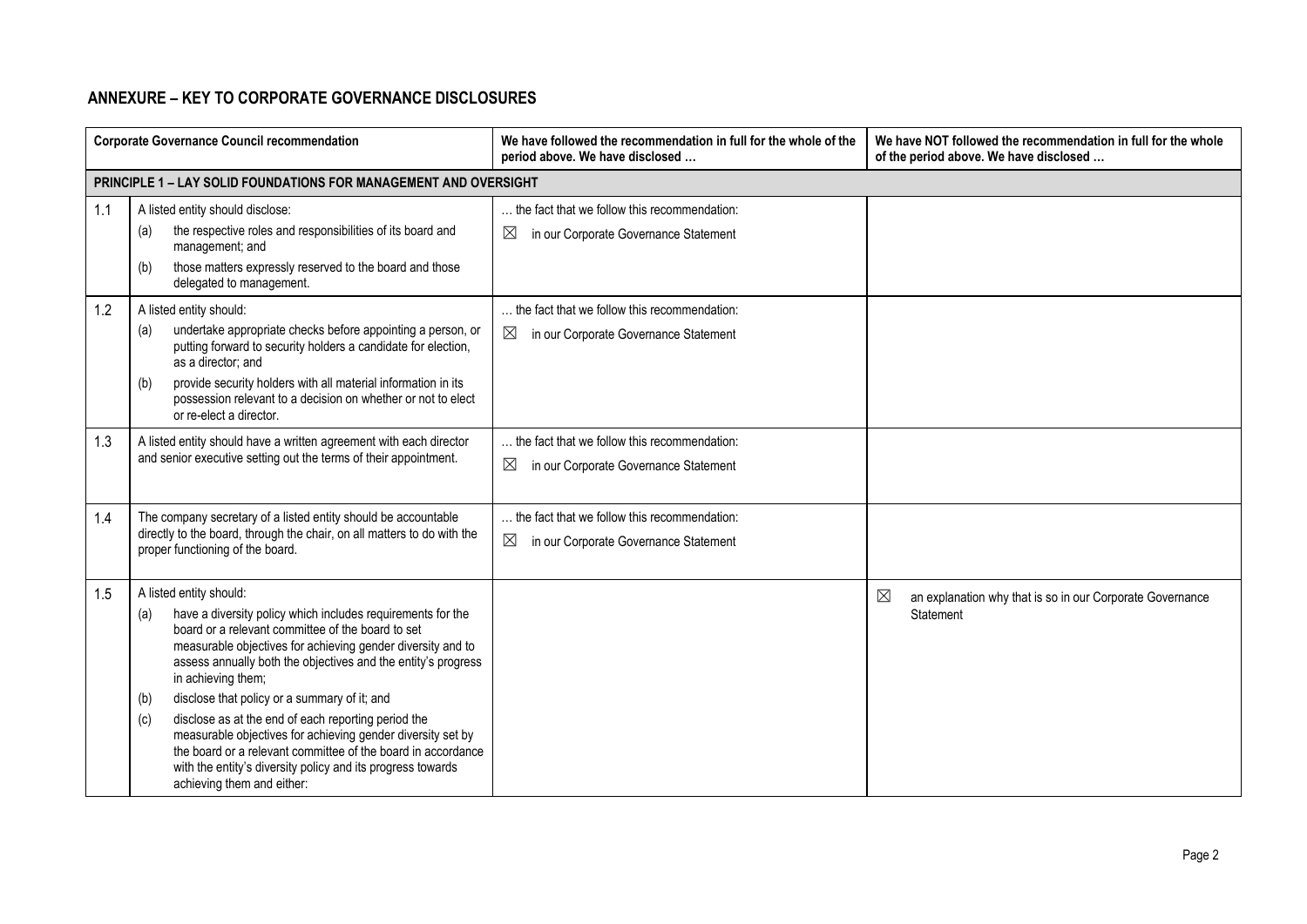|     | <b>Corporate Governance Council recommendation</b>                                                                                                                                                                      | We have followed the recommendation in full for the whole of the<br>period above. We have disclosed | We have NOT followed the recommendation in full for the whole<br>of the period above. We have disclosed |
|-----|-------------------------------------------------------------------------------------------------------------------------------------------------------------------------------------------------------------------------|-----------------------------------------------------------------------------------------------------|---------------------------------------------------------------------------------------------------------|
|     | (1) the respective proportions of men and women on the<br>board, in senior executive positions and across the<br>whole organisation (including how the entity has defined<br>"senior executive" for these purposes); or |                                                                                                     |                                                                                                         |
|     | (2) if the entity is a "relevant employer" under the Workplace<br>Gender Equality Act, the entity's most recent "Gender<br>Equality Indicators", as defined in and published under<br>that Act.                         |                                                                                                     |                                                                                                         |
| 1.6 | A listed entity should:                                                                                                                                                                                                 |                                                                                                     | ⊠<br>an explanation why that is so in our Corporate Governance                                          |
|     | have and disclose a process for periodically evaluating the<br>(a)<br>performance of the board, its committees and individual<br>directors; and                                                                         |                                                                                                     | Statement                                                                                               |
|     | disclose, in relation to each reporting period, whether a<br>(b)<br>performance evaluation was undertaken in the reporting<br>period in accordance with that process.                                                   |                                                                                                     |                                                                                                         |
| 1.7 | A listed entity should:                                                                                                                                                                                                 |                                                                                                     | ⊠<br>an explanation why that is so in our Corporate Governance                                          |
|     | have and disclose a process for periodically evaluating the<br>(a)<br>performance of its senior executives; and                                                                                                         |                                                                                                     | Statement                                                                                               |
|     | disclose, in relation to each reporting period, whether a<br>(b)<br>performance evaluation was undertaken in the reporting<br>period in accordance with that process.                                                   |                                                                                                     |                                                                                                         |
|     | PRINCIPLE 2 - STRUCTURE THE BOARD TO ADD VALUE                                                                                                                                                                          |                                                                                                     |                                                                                                         |
| 2.1 | The board of a listed entity should:                                                                                                                                                                                    |                                                                                                     | ⊠<br>an explanation why that is so in our Corporate Governance                                          |
|     | have a nomination committee which:<br>(a)                                                                                                                                                                               |                                                                                                     | Statement                                                                                               |
|     | (1) has at least three members, a majority of whom are<br>independent directors; and                                                                                                                                    |                                                                                                     |                                                                                                         |
|     | (2) is chaired by an independent director,                                                                                                                                                                              |                                                                                                     |                                                                                                         |
|     | and disclose:                                                                                                                                                                                                           |                                                                                                     |                                                                                                         |
|     | (3) the charter of the committee;                                                                                                                                                                                       |                                                                                                     |                                                                                                         |
|     | (4) the members of the committee; and                                                                                                                                                                                   |                                                                                                     |                                                                                                         |
|     | (5) as at the end of each reporting period, the number of<br>times the committee met throughout the period and<br>the individual attendances of the members at those<br>meetings; or                                    |                                                                                                     |                                                                                                         |
|     | if it does not have a nomination committee, disclose that<br>(b)                                                                                                                                                        |                                                                                                     |                                                                                                         |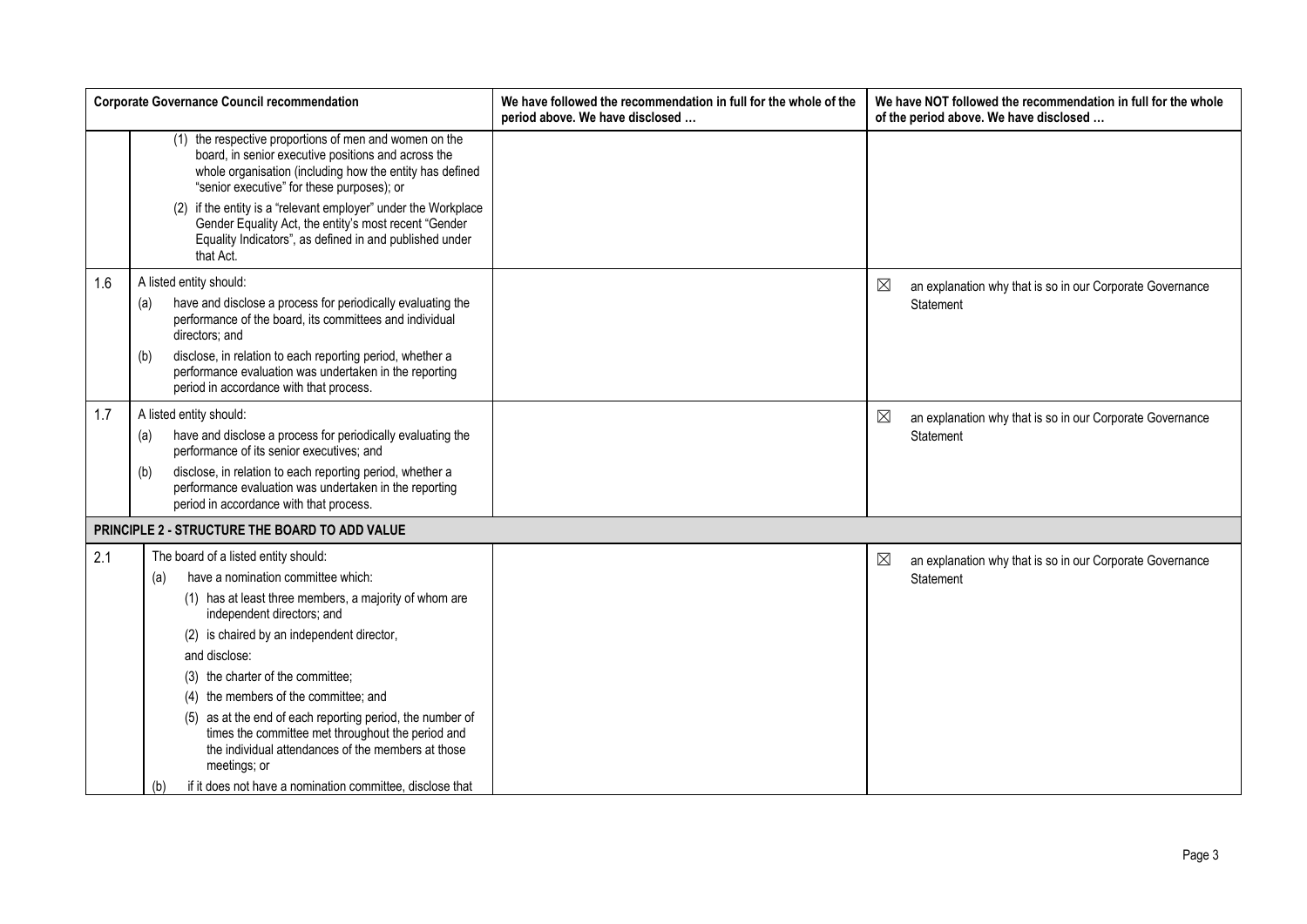|     | <b>Corporate Governance Council recommendation</b>                                                                                                                                                                                                                                                                                                                                                                                                                                                                                                     | We have followed the recommendation in full for the whole of the<br>period above. We have disclosed | We have NOT followed the recommendation in full for the whole<br>of the period above. We have disclosed |
|-----|--------------------------------------------------------------------------------------------------------------------------------------------------------------------------------------------------------------------------------------------------------------------------------------------------------------------------------------------------------------------------------------------------------------------------------------------------------------------------------------------------------------------------------------------------------|-----------------------------------------------------------------------------------------------------|---------------------------------------------------------------------------------------------------------|
|     | fact and the processes it employs to address board<br>succession issues and to ensure that the board has the<br>appropriate balance of skills, knowledge, experience,<br>independence and diversity to enable it to discharge its<br>duties and responsibilities effectively.                                                                                                                                                                                                                                                                          |                                                                                                     |                                                                                                         |
| 2.2 | A listed entity should have and disclose a board skills matrix<br>setting out the mix of skills and diversity that the board currently<br>has or is looking to achieve in its membership.                                                                                                                                                                                                                                                                                                                                                              |                                                                                                     | $\boxtimes$<br>an explanation why that is so in our Corporate Governance<br>Statement                   |
| 2.3 | A listed entity should disclose:<br>the names of the directors considered by the board to be<br>(a)<br>independent directors;<br>if a director has an interest, position, association or<br>(b)<br>relationship of the type described in Box 2.3 but the board<br>is of the opinion that it does not compromise the<br>independence of the director, the nature of the interest,<br>position, association or relationship in question and an<br>explanation of why the board is of that opinion; and<br>the length of service of each director.<br>(c) |                                                                                                     | ⊠<br>an explanation why that is so in our Corporate Governance<br>Statement                             |
| 2.4 | A majority of the board of a listed entity should be independent<br>directors.                                                                                                                                                                                                                                                                                                                                                                                                                                                                         |                                                                                                     | ⊠<br>an explanation why that is so in our Corporate Governance<br>Statement                             |
| 2.5 | The chair of the board of a listed entity should be an independent<br>director and, in particular, should not be the same person as the<br>CEO of the entity.                                                                                                                                                                                                                                                                                                                                                                                          |                                                                                                     | ⊠<br>an explanation why that is so in our Corporate Governance<br>Statement                             |
| 2.6 | A listed entity should have a program for inducting new directors<br>and provide appropriate professional development opportunities<br>for directors to develop and maintain the skills and knowledge<br>needed to perform their role as directors effectively.                                                                                                                                                                                                                                                                                        |                                                                                                     | ⊠<br>an explanation why that is so in our Corporate Governance<br>Statement                             |
|     | PRINCIPLE 3 - ACT ETHICALLY AND RESPONSIBLY                                                                                                                                                                                                                                                                                                                                                                                                                                                                                                            |                                                                                                     |                                                                                                         |
| 3.1 | A listed entity should:<br>have a code of conduct for its directors, senior executives<br>(a)<br>and employees; and<br>disclose that code or a summary of it.<br>(b)                                                                                                                                                                                                                                                                                                                                                                                   |                                                                                                     | ⊠<br>an explanation why that is so in our Corporate Governance<br>Statement                             |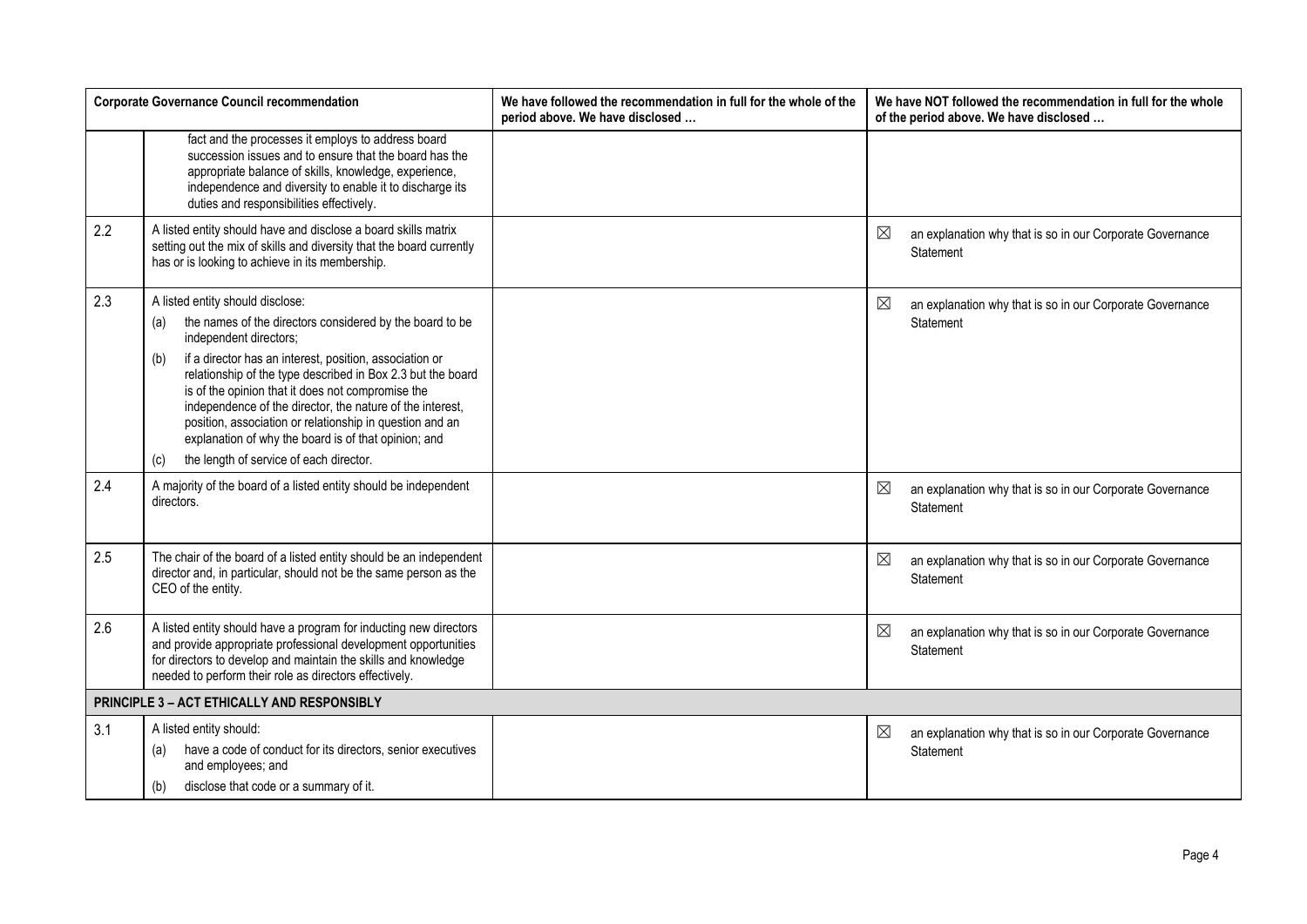|     | <b>Corporate Governance Council recommendation</b>                                                                                                                                                                                                                                                                                                                                                                                                                                                                                                                                                                                                                                                                                                                                                                                                                                                                                                                                   | We have followed the recommendation in full for the whole of the<br>period above. We have disclosed    | We have NOT followed the recommendation in full for the whole<br>of the period above. We have disclosed |
|-----|--------------------------------------------------------------------------------------------------------------------------------------------------------------------------------------------------------------------------------------------------------------------------------------------------------------------------------------------------------------------------------------------------------------------------------------------------------------------------------------------------------------------------------------------------------------------------------------------------------------------------------------------------------------------------------------------------------------------------------------------------------------------------------------------------------------------------------------------------------------------------------------------------------------------------------------------------------------------------------------|--------------------------------------------------------------------------------------------------------|---------------------------------------------------------------------------------------------------------|
|     | <b>PRINCIPLE 4 - SAFEGUARD INTEGRITY IN CORPORATE REPORTING</b>                                                                                                                                                                                                                                                                                                                                                                                                                                                                                                                                                                                                                                                                                                                                                                                                                                                                                                                      |                                                                                                        |                                                                                                         |
| 4.1 | The board of a listed entity should:<br>have an audit committee which:<br>(a)<br>(1) has at least three members, all of whom are non-<br>executive directors and a majority of whom are<br>independent directors; and<br>(2) is chaired by an independent director, who is not the<br>chair of the board.<br>and disclose:<br>(3) the charter of the committee;<br>(4) the relevant qualifications and experience of the<br>members of the committee; and<br>(5) in relation to each reporting period, the number of<br>times the committee met throughout the period and<br>the individual attendances of the members at those<br>meetings; or<br>if it does not have an audit committee, disclose that fact<br>(b)<br>and the processes it employs that independently verify and<br>safeguard the integrity of its corporate reporting, including<br>the processes for the appointment and removal of the<br>external auditor and the rotation of the audit engagement<br>partner. |                                                                                                        | ⊠<br>an explanation why that is so in our Corporate Governance<br>Statement                             |
| 4.2 | The board of a listed entity should, before it approves the entity's<br>financial statements for a financial period, receive from its CEO<br>and CFO a declaration that, in their opinion, the financial records<br>of the entity have been properly maintained and that the financial<br>statements comply with the appropriate accounting standards<br>and give a true and fair view of the financial position and<br>performance of the entity and that the opinion has been formed<br>on the basis of a sound system of risk management and internal<br>control which is operating effectively.                                                                                                                                                                                                                                                                                                                                                                                  | the fact that we follow this recommendation:<br>$\boxtimes$<br>in our Corporate Governance Statement   |                                                                                                         |
| 4.3 | A listed entity that has an AGM should ensure that its external<br>auditor attends its AGM and is available to answer questions<br>from security holders relevant to the audit.                                                                                                                                                                                                                                                                                                                                                                                                                                                                                                                                                                                                                                                                                                                                                                                                      | . the fact that we follow this recommendation:<br>$\boxtimes$<br>in our Corporate Governance Statement |                                                                                                         |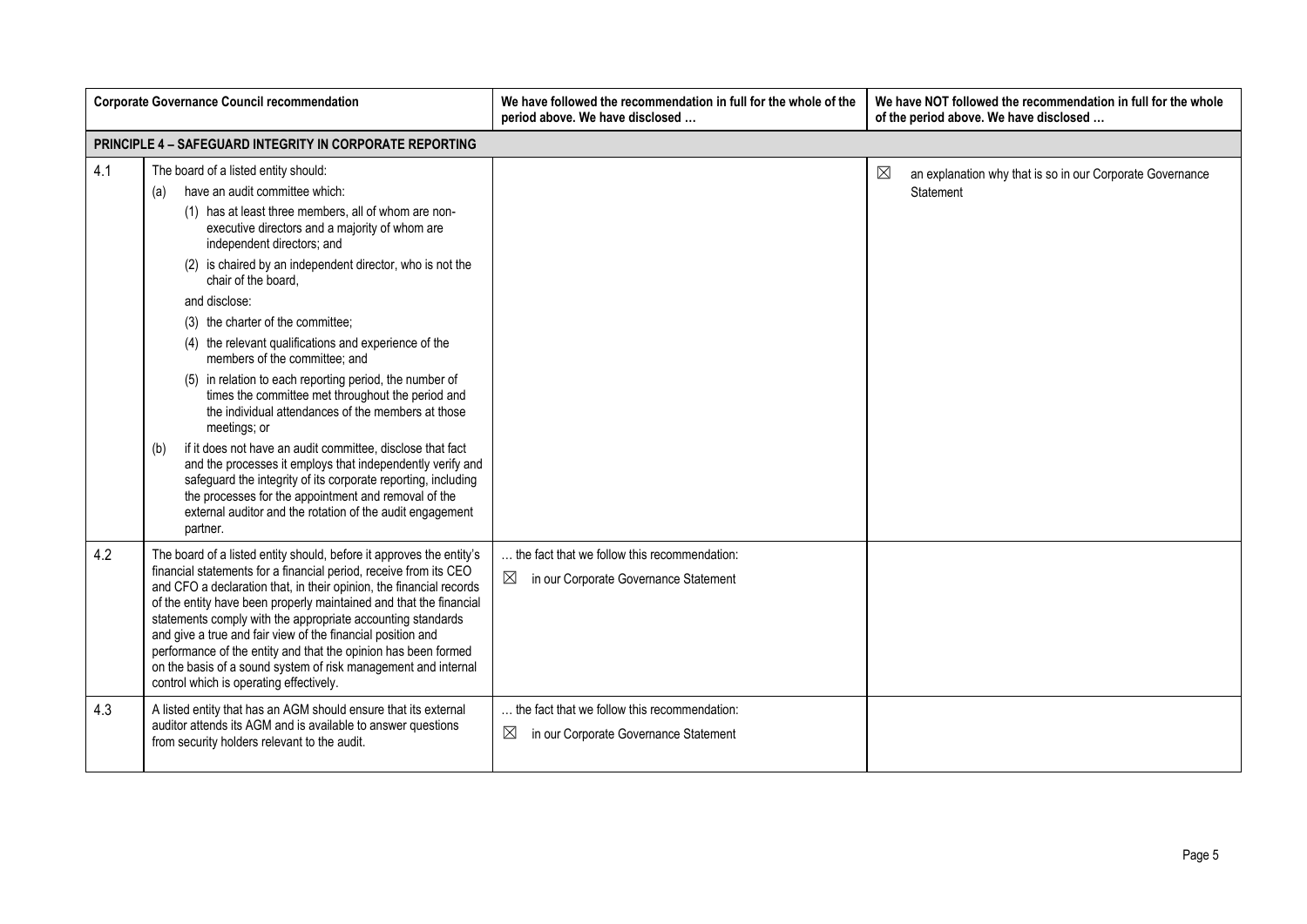|     | <b>Corporate Governance Council recommendation</b>                                                                                                                                                                                                                                                                                                                                                                                                                                                                                            | We have followed the recommendation in full for the whole of the<br>period above. We have disclosed            | We have NOT followed the recommendation in full for the whole<br>of the period above. We have disclosed |  |  |  |
|-----|-----------------------------------------------------------------------------------------------------------------------------------------------------------------------------------------------------------------------------------------------------------------------------------------------------------------------------------------------------------------------------------------------------------------------------------------------------------------------------------------------------------------------------------------------|----------------------------------------------------------------------------------------------------------------|---------------------------------------------------------------------------------------------------------|--|--|--|
|     | <b>PRINCIPLE 5 - MAKE TIMELY AND BALANCED DISCLOSURE</b>                                                                                                                                                                                                                                                                                                                                                                                                                                                                                      |                                                                                                                |                                                                                                         |  |  |  |
| 5.1 | A listed entity should:<br>have a written policy for complying with its continuous<br>(a)<br>disclosure obligations under the Listing Rules; and<br>disclose that policy or a summary of it.<br>(b)                                                                                                                                                                                                                                                                                                                                           |                                                                                                                | $\boxtimes$<br>an explanation why that is so in our Corporate Governance<br>Statement                   |  |  |  |
|     | PRINCIPLE 6 - RESPECT THE RIGHTS OF SECURITY HOLDERS                                                                                                                                                                                                                                                                                                                                                                                                                                                                                          |                                                                                                                |                                                                                                         |  |  |  |
| 6.1 | A listed entity should provide information about itself and its<br>governance to investors via its website.                                                                                                                                                                                                                                                                                                                                                                                                                                   | information about us and our governance on our website:<br>⊠<br>at this location: www.prospectresources.com.au |                                                                                                         |  |  |  |
| 6.2 | A listed entity should design and implement an investor relations<br>program to facilitate effective two-way communication with<br>investors.                                                                                                                                                                                                                                                                                                                                                                                                 |                                                                                                                | ⊠<br>an explanation why that is so in our Corporate Governance<br>Statement                             |  |  |  |
| 6.3 | A listed entity should disclose the policies and processes it has in<br>place to facilitate and encourage participation at meetings of<br>security holders.                                                                                                                                                                                                                                                                                                                                                                                   |                                                                                                                | $\boxtimes$<br>an explanation why that is so in our Corporate Governance<br>Statement                   |  |  |  |
| 6.4 | A listed entity should give security holders the option to receive<br>communications from, and send communications to, the entity<br>and its security registry electronically.                                                                                                                                                                                                                                                                                                                                                                | the fact that we follow this recommendation:<br>⊠<br>in our Corporate Governance Statement                     |                                                                                                         |  |  |  |
|     | <b>PRINCIPLE 7 - RECOGNISE AND MANAGE RISK</b>                                                                                                                                                                                                                                                                                                                                                                                                                                                                                                |                                                                                                                |                                                                                                         |  |  |  |
| 7.1 | The board of a listed entity should:<br>have a committee or committees to oversee risk, each of<br>(a)<br>which:<br>(1) has at least three members, a majority of whom are<br>independent directors; and<br>(2) is chaired by an independent director,<br>and disclose:<br>(3) the charter of the committee;<br>(4) the members of the committee; and<br>(5) as at the end of each reporting period, the number of<br>times the committee met throughout the period and<br>the individual attendances of the members at those<br>meetings; or |                                                                                                                | $\boxtimes$<br>an explanation why that is so in our Corporate Governance<br>Statement                   |  |  |  |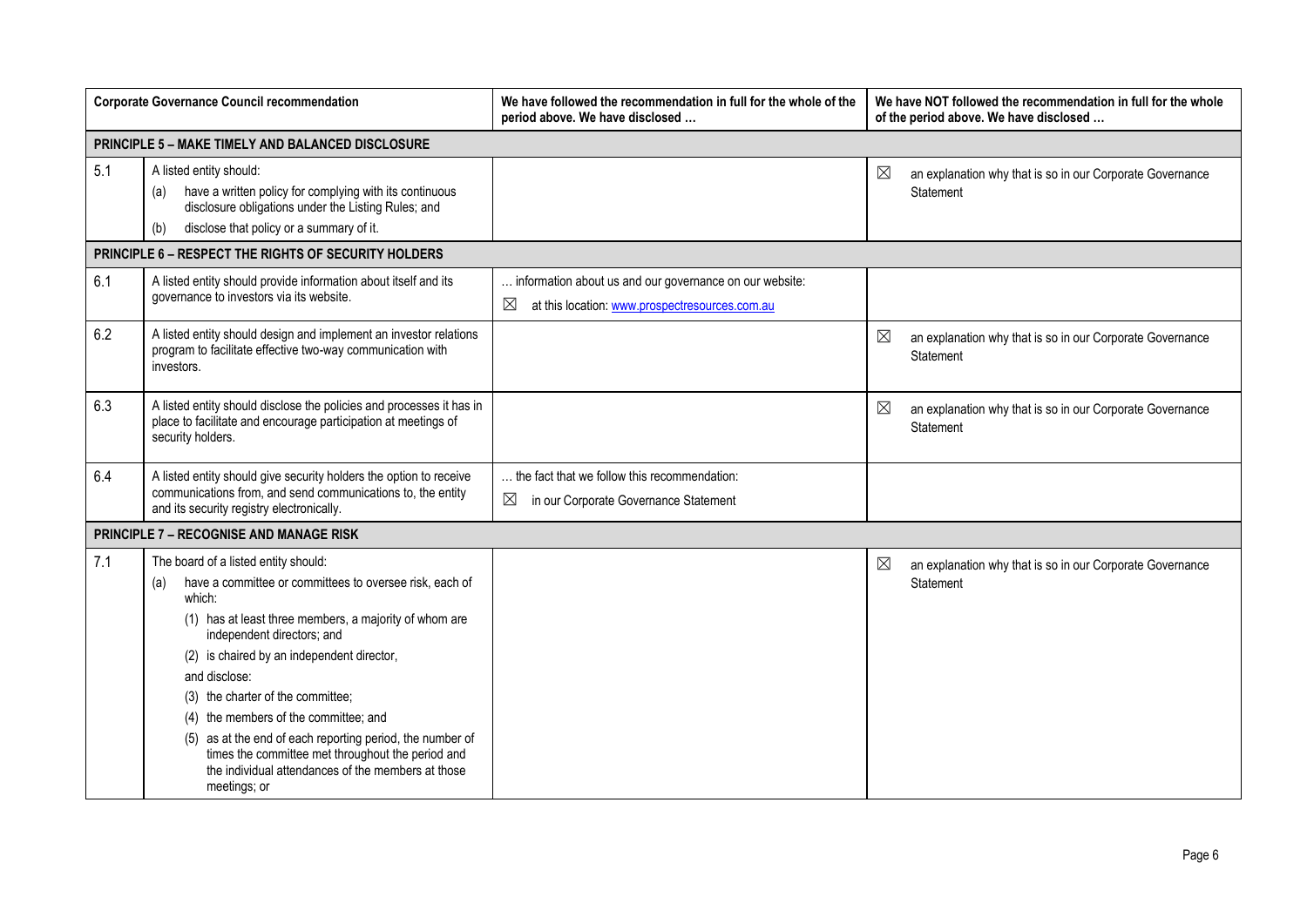|     | <b>Corporate Governance Council recommendation</b>                                                                                                                                                                       | We have followed the recommendation in full for the whole of the<br>period above. We have disclosed                                                                  | We have NOT followed the recommendation in full for the whole<br>of the period above. We have disclosed |
|-----|--------------------------------------------------------------------------------------------------------------------------------------------------------------------------------------------------------------------------|----------------------------------------------------------------------------------------------------------------------------------------------------------------------|---------------------------------------------------------------------------------------------------------|
|     | if it does not have a risk committee or committees that<br>(b)<br>satisfy (a) above, disclose that fact and the processes it<br>employs for overseeing the entity's risk management<br>framework.                        |                                                                                                                                                                      |                                                                                                         |
| 7.2 | The board or a committee of the board should:                                                                                                                                                                            | the fact that we follow this recommendation:                                                                                                                         |                                                                                                         |
|     | review the entity's risk management framework at least<br>(a)<br>annually to satisfy itself that it continues to be sound; and                                                                                           | ⊠<br>in our Corporate Governance Statement                                                                                                                           |                                                                                                         |
|     | disclose, in relation to each reporting period, whether such<br>(b)<br>a review has taken place.                                                                                                                         |                                                                                                                                                                      |                                                                                                         |
| 7.3 | A listed entity should disclose:                                                                                                                                                                                         |                                                                                                                                                                      | $\boxtimes$<br>an explanation why that is so in our Corporate Governance                                |
|     | if it has an internal audit function, how the function is<br>(a)<br>structured and what role it performs; or                                                                                                             |                                                                                                                                                                      | Statement                                                                                               |
|     | if it does not have an internal audit function, that fact and<br>(b)<br>the processes it employs for evaluating and continually<br>improving the effectiveness of its risk management and<br>internal control processes. |                                                                                                                                                                      |                                                                                                         |
| 7.4 | A listed entity should disclose whether it has any material<br>exposure to economic, environmental and social sustainability<br>risks and, if it does, how it manages or intends to manage those                         | whether we have any material exposure to economic,<br>environmental and social sustainability risks and, if we do, how we<br>manage or intend to manage those risks: |                                                                                                         |
|     | risks.                                                                                                                                                                                                                   | ⊠<br>in our Corporate Governance Statement                                                                                                                           |                                                                                                         |
|     | PRINCIPLE 8 - REMUNERATE FAIRLY AND RESPONSIBLY                                                                                                                                                                          |                                                                                                                                                                      |                                                                                                         |
| 8.1 | The board of a listed entity should:                                                                                                                                                                                     |                                                                                                                                                                      | $\boxtimes$<br>an explanation why that is so in our Corporate Governance                                |
|     | have a remuneration committee which:<br>(a)                                                                                                                                                                              |                                                                                                                                                                      | Statement                                                                                               |
|     | (1) has at least three members, a majority of whom are<br>independent directors; and                                                                                                                                     |                                                                                                                                                                      |                                                                                                         |
|     | (2) is chaired by an independent director,                                                                                                                                                                               |                                                                                                                                                                      |                                                                                                         |
|     | and disclose:                                                                                                                                                                                                            |                                                                                                                                                                      |                                                                                                         |
|     | (3) the charter of the committee;                                                                                                                                                                                        |                                                                                                                                                                      |                                                                                                         |
|     | (4) the members of the committee; and                                                                                                                                                                                    |                                                                                                                                                                      |                                                                                                         |
|     | (5) as at the end of each reporting period, the number of<br>times the committee met throughout the period and<br>the individual attendances of the members at those<br>meetings; or                                     |                                                                                                                                                                      |                                                                                                         |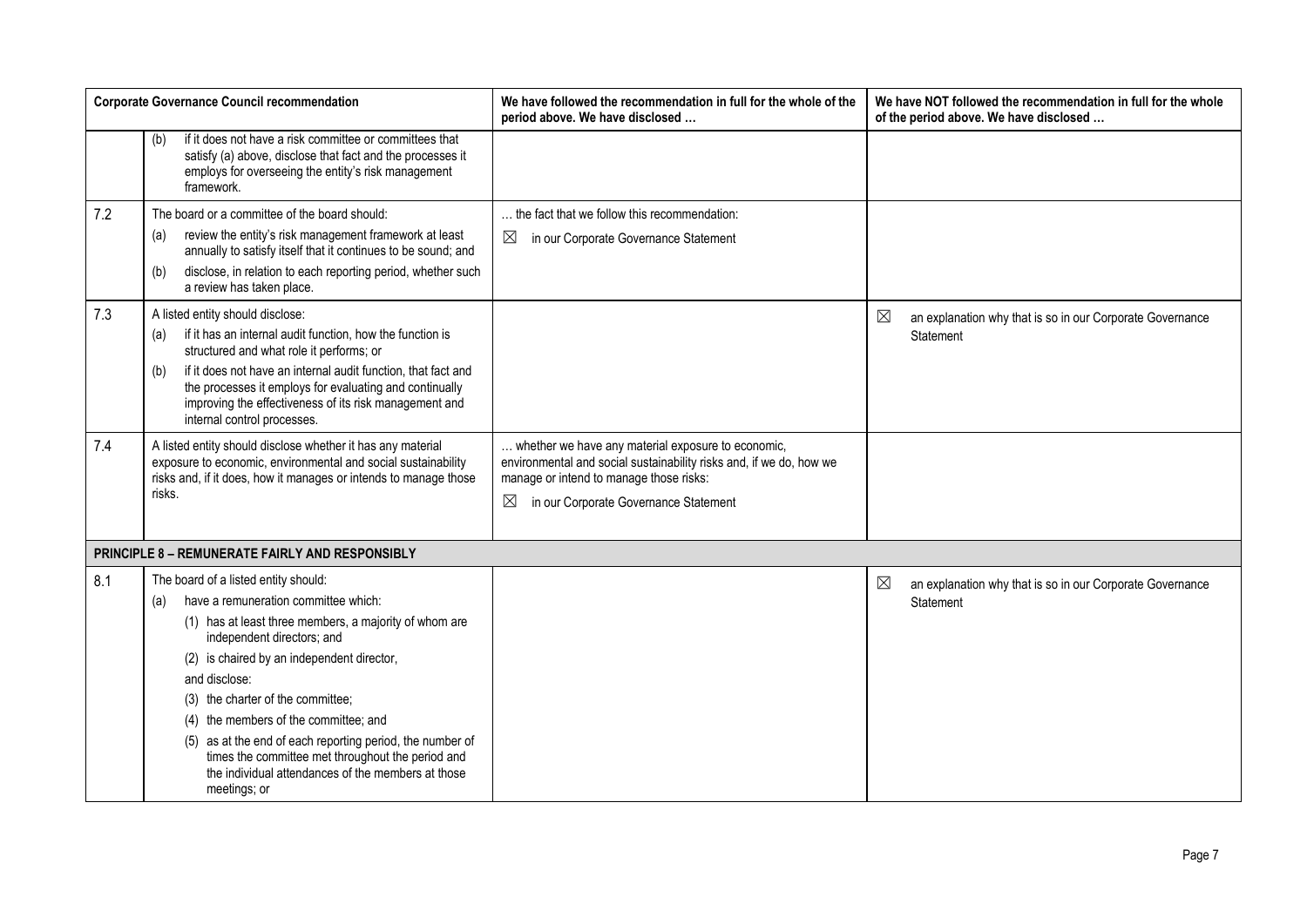|     | <b>Corporate Governance Council recommendation</b>                                                                                                                                                                                                                                                                                                    | We have followed the recommendation in full for the whole of the<br>period above. We have disclosed | We have NOT followed the recommendation in full for the whole<br>of the period above. We have disclosed |
|-----|-------------------------------------------------------------------------------------------------------------------------------------------------------------------------------------------------------------------------------------------------------------------------------------------------------------------------------------------------------|-----------------------------------------------------------------------------------------------------|---------------------------------------------------------------------------------------------------------|
|     | if it does not have a remuneration committee, disclose that<br>(b)<br>fact and the processes it employs for setting the level and<br>composition of remuneration for directors and senior<br>executives and ensuring that such remuneration is<br>appropriate and not excessive.                                                                      |                                                                                                     |                                                                                                         |
| 8.2 | A listed entity should separately disclose its policies and<br>practices regarding the remuneration of non-executive directors<br>and the remuneration of executive directors and other senior<br>executives.                                                                                                                                         |                                                                                                     | ⊠<br>an explanation why that is so in our Corporate Governance<br>Statement                             |
| 8.3 | A listed entity which has an equity-based remuneration scheme<br>should:<br>have a policy on whether participants are permitted to<br>(a)<br>enter into transactions (whether through the use of<br>derivatives or otherwise) which limit the economic risk of<br>participating in the scheme; and<br>disclose that policy or a summary of it.<br>(b) |                                                                                                     | ⊠<br>an explanation why that is so in our Corporate Governance<br>Statement                             |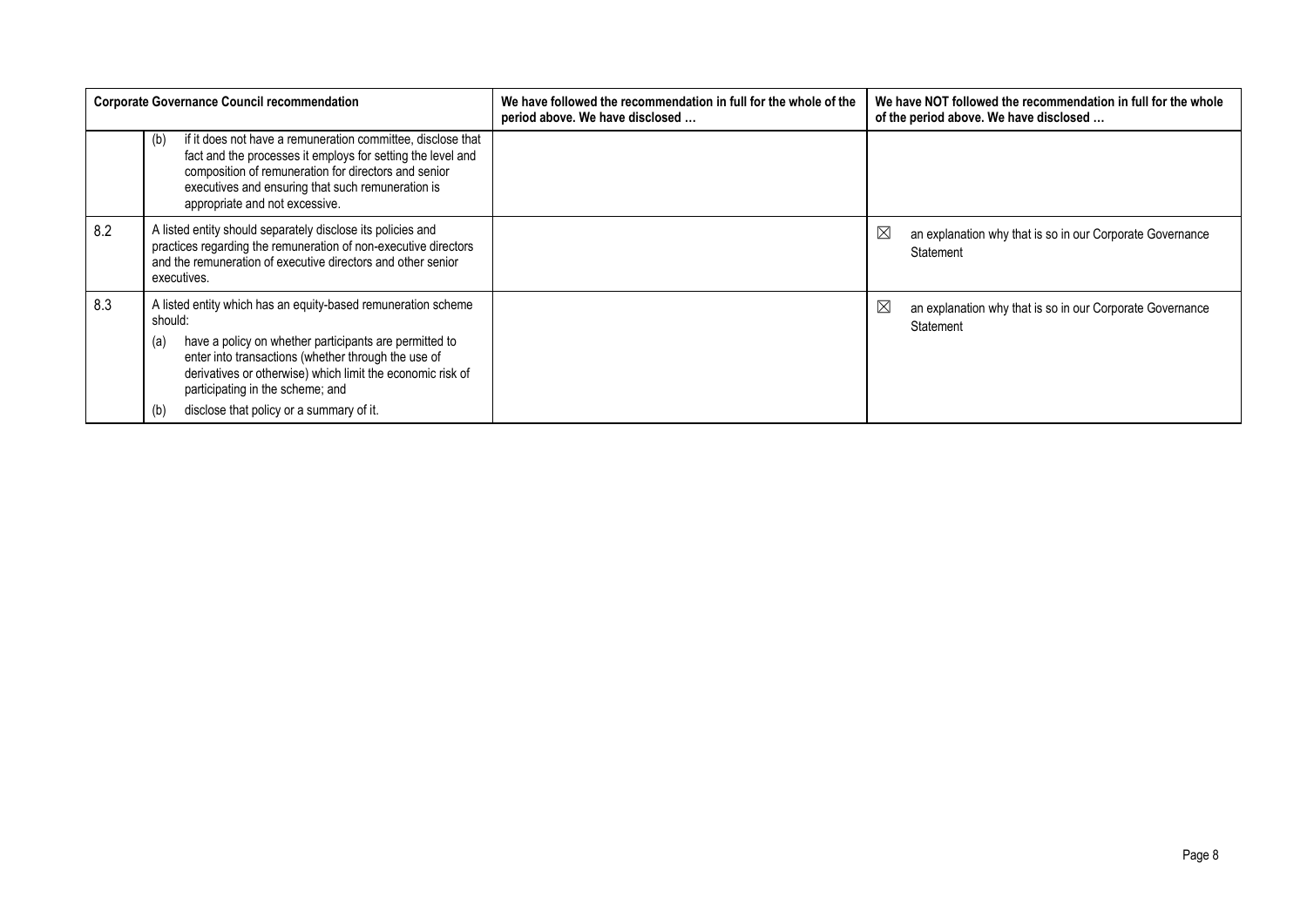### **Corporate Governance Statement**

#### **Prospect Resources Limited ACN 124 354 329**

This Corporate Governance Statement sets out Prospect Resources Limited's (**Company**) compliance with the third edition of ASX Corporate Governance Council's Corporate Governance Principles and Recommendations (**ASX Principles and Recommendations**). The ASX Principles and Recommendations are not mandatory. However, the Company is required to provide this statement disclosing the extent to which it has followed the recommendations contained in the ASX Principles and Recommendations. This corporate governance statement is current as at 30 June 2015 and has been approved by the board of the Company (**Board**).

| <b>ASX</b><br><b>Principles</b><br>and                                                                                                                                                                                                      | Comply     | <b>Explanation</b>                                                                                                                                                                                                                                                                                                                                                                                                                                                                                                                                                                                                                                                                                                                                                                                                                                                                                                                                                                                                                              |
|---------------------------------------------------------------------------------------------------------------------------------------------------------------------------------------------------------------------------------------------|------------|-------------------------------------------------------------------------------------------------------------------------------------------------------------------------------------------------------------------------------------------------------------------------------------------------------------------------------------------------------------------------------------------------------------------------------------------------------------------------------------------------------------------------------------------------------------------------------------------------------------------------------------------------------------------------------------------------------------------------------------------------------------------------------------------------------------------------------------------------------------------------------------------------------------------------------------------------------------------------------------------------------------------------------------------------|
| <b>Recommendations</b>                                                                                                                                                                                                                      | (Yes/No)   |                                                                                                                                                                                                                                                                                                                                                                                                                                                                                                                                                                                                                                                                                                                                                                                                                                                                                                                                                                                                                                                 |
| Lay solid foundations for management and oversight<br>1.                                                                                                                                                                                    |            |                                                                                                                                                                                                                                                                                                                                                                                                                                                                                                                                                                                                                                                                                                                                                                                                                                                                                                                                                                                                                                                 |
| 1.1 A listed entity should disclose:<br>$(a)$ the<br>respective<br>roles<br>and<br>responsibilities of its board and<br>management; and<br>(b) those<br>matters<br>expressly<br>reserved to the board and those<br>delegated to management. | Yes<br>Yes | The Board is responsible for the corporate<br>governance of the Company. The Board<br>develops strategies for the Company,<br>reviews strategic objectives and monitors<br>performance against those objectives. The<br>goals of the corporate governance processes<br>are to:<br>(a)<br>maintain<br>increase shareholder<br>and<br>value;<br>ensure a prudential and ethical basis for<br>(b)<br>the Company's conduct and activities;<br>and<br>ensure compliance with the Company's<br>(c)<br>legal and regulatory objectives.<br>Consistent with these goals, the Board<br>assumes the following responsibilities:<br>developing initiatives for profit and asset<br>(a)<br>growth;<br>reviewing the corporate, commercial<br>(b)<br>and financial performance of the<br>Company on a regular basis;<br>acting on<br>behalf of, and<br>(c)<br>being<br>accountable to, the shareholders; and<br>risks<br>identifying<br>business<br>(d)<br>and<br>implementing actions to manage those<br>risks and corporate systems to assure<br>quality. |
|                                                                                                                                                                                                                                             |            | The Company is committed to the circulation<br>of relevant materials to directors in a timely<br>manner to facilitate directors' participation in<br>Board discussions on a fully informed basis.<br>The Company intends to regularly review the<br>balance of responsibilities between the Board<br>and management to ensure that the division<br>of functions remains appropriate to the needs<br>of the Company.                                                                                                                                                                                                                                                                                                                                                                                                                                                                                                                                                                                                                             |
| 1.2 A listed entity should:<br>(a) undertake appropriate checks<br>before appointing a person, or<br>forward<br>putting<br>to<br>security                                                                                                   | Yes        | The Company undertakes appropriate<br>checks before appointing a person as a<br>Director of the Company.                                                                                                                                                                                                                                                                                                                                                                                                                                                                                                                                                                                                                                                                                                                                                                                                                                                                                                                                        |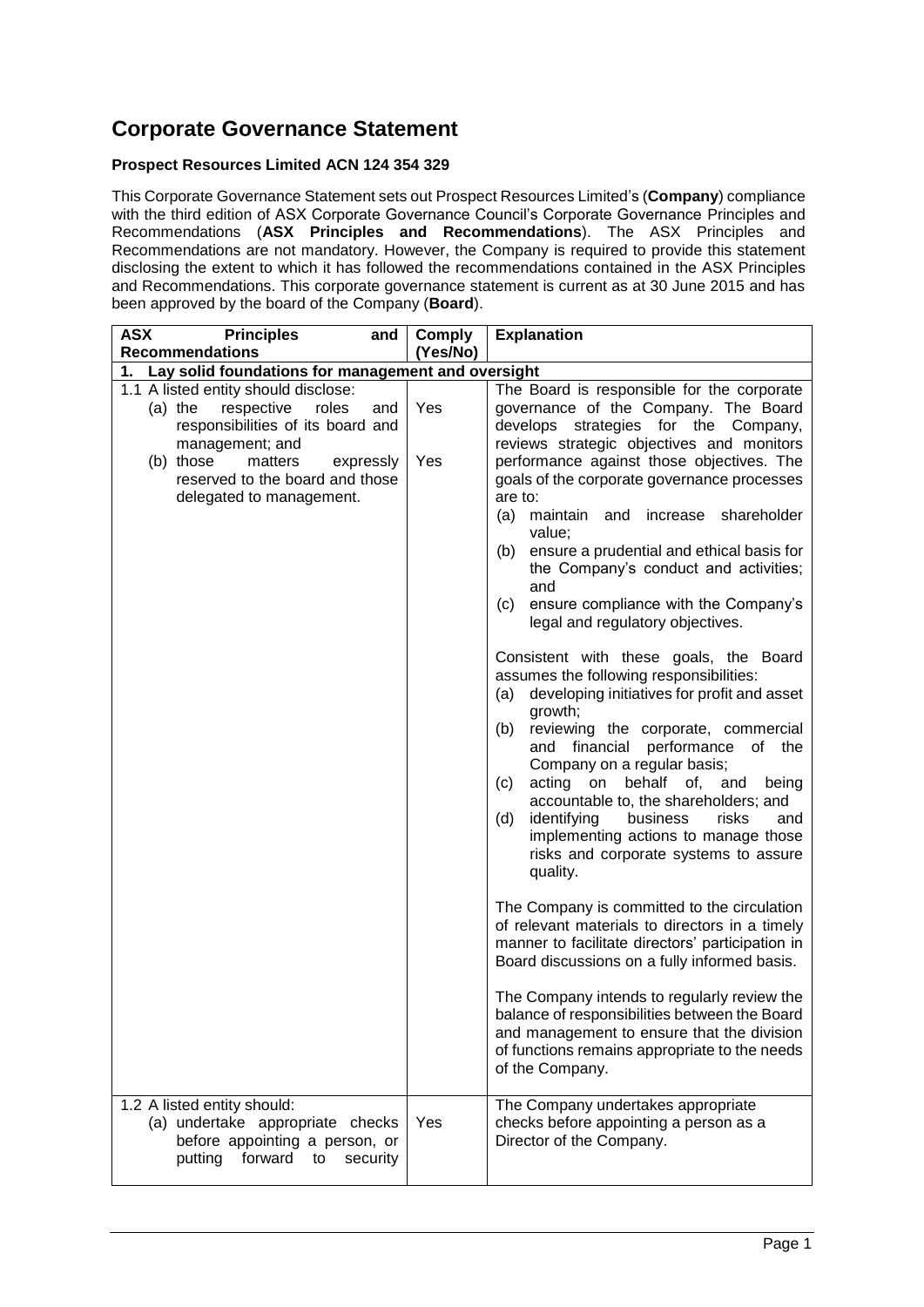| <b>ASX</b><br><b>Principles</b><br>and<br><b>Recommendations</b>                                                                                                                                                                                                                                                                                                                                                                                                                                                                                                                                                                                                                                                                                                                                                                                                                                                                                                                                                                                                                                                                                            | <b>Comply</b><br>(Yes/No) | <b>Explanation</b>                                                                                                                                                                                                                                                                                                                                                                                                                                                                                                                                       |
|-------------------------------------------------------------------------------------------------------------------------------------------------------------------------------------------------------------------------------------------------------------------------------------------------------------------------------------------------------------------------------------------------------------------------------------------------------------------------------------------------------------------------------------------------------------------------------------------------------------------------------------------------------------------------------------------------------------------------------------------------------------------------------------------------------------------------------------------------------------------------------------------------------------------------------------------------------------------------------------------------------------------------------------------------------------------------------------------------------------------------------------------------------------|---------------------------|----------------------------------------------------------------------------------------------------------------------------------------------------------------------------------------------------------------------------------------------------------------------------------------------------------------------------------------------------------------------------------------------------------------------------------------------------------------------------------------------------------------------------------------------------------|
| holders a candidate for election,<br>as a director; and<br>(b) provide security holders with all<br>information<br>material<br>in<br>its<br>possession<br>relevant<br>to<br>a<br>decision on whether or not to<br>elect or re-elect a director.                                                                                                                                                                                                                                                                                                                                                                                                                                                                                                                                                                                                                                                                                                                                                                                                                                                                                                             | Yes                       | When the election of Directors are put to<br>security holders at a meeting of members, all<br>material information relevant to the vote are<br>incorporated in the meeting documents,<br>which includes their relevant professional<br>history and qualifications.                                                                                                                                                                                                                                                                                       |
| 1.3 A listed entity should have a written<br>agreement with each director and<br>senior executive setting out the<br>terms of their appointment.                                                                                                                                                                                                                                                                                                                                                                                                                                                                                                                                                                                                                                                                                                                                                                                                                                                                                                                                                                                                            | Yes                       | The Company has written agreements in<br>place with each of its Directors and senior<br>executives.                                                                                                                                                                                                                                                                                                                                                                                                                                                      |
| 1.4 The company secretary of a listed<br>entity should be accountable directly<br>to the board, through the chair, on all<br>matters to do with the proper<br>functioning of the board.                                                                                                                                                                                                                                                                                                                                                                                                                                                                                                                                                                                                                                                                                                                                                                                                                                                                                                                                                                     | Yes                       | The company secretary position is directly<br>accountable to the Board on all matters to do<br>with the proper functioning of the Board.                                                                                                                                                                                                                                                                                                                                                                                                                 |
| 1.5 A listed entity should:<br>(a) have a diversity policy which<br>includes requirements for the<br>board or a relevant committee of<br>the board to set measurable<br>objectives for achieving gender<br>diversity and to assess annually<br>both the objectives and the<br>entity's progress in achieving<br>them;<br>(b) disclose<br>that<br>policy or<br>a<br>summary of it; and<br>disclose as at the end of each<br>(c)<br>reporting period the measurable<br>objectives for achieving gender<br>diversity set by the board or a<br>relevant committee of the board<br>in accordance with the entity's<br>diversity policy and its progress<br>towards achieving them, and<br>either:<br>(1) the respective proportions of<br>men and women on the<br>board, in senior executive<br>positions and across the<br>whole<br>organisation<br>(including how the entity has<br>defined "senior executive"<br>for these purposes); or<br>(2) if the entity is a "relevant<br>employer"<br>under<br>the<br>Workplace Gender Equality<br>Act, the entity's most recent<br>"Gender<br>Equality<br>Indicators", as defined in and<br>published under that Act. | No<br>N/A<br>N/A          | The Company has not found it necessary to<br>create a diversity policy or to annually report<br>on measurable objectives with respect to<br>achieving gender diversity. However, the<br>Board notes that during the reporting period it<br>had a female member, and all of its members<br>came from diverse ethnic backgrounds.<br>As the Company develops, the Board intends<br>to review its practices, and if deemed<br>necessary in the future, the Board may<br>consider adopting a formal diversity policy<br>with a set of measurable objectives. |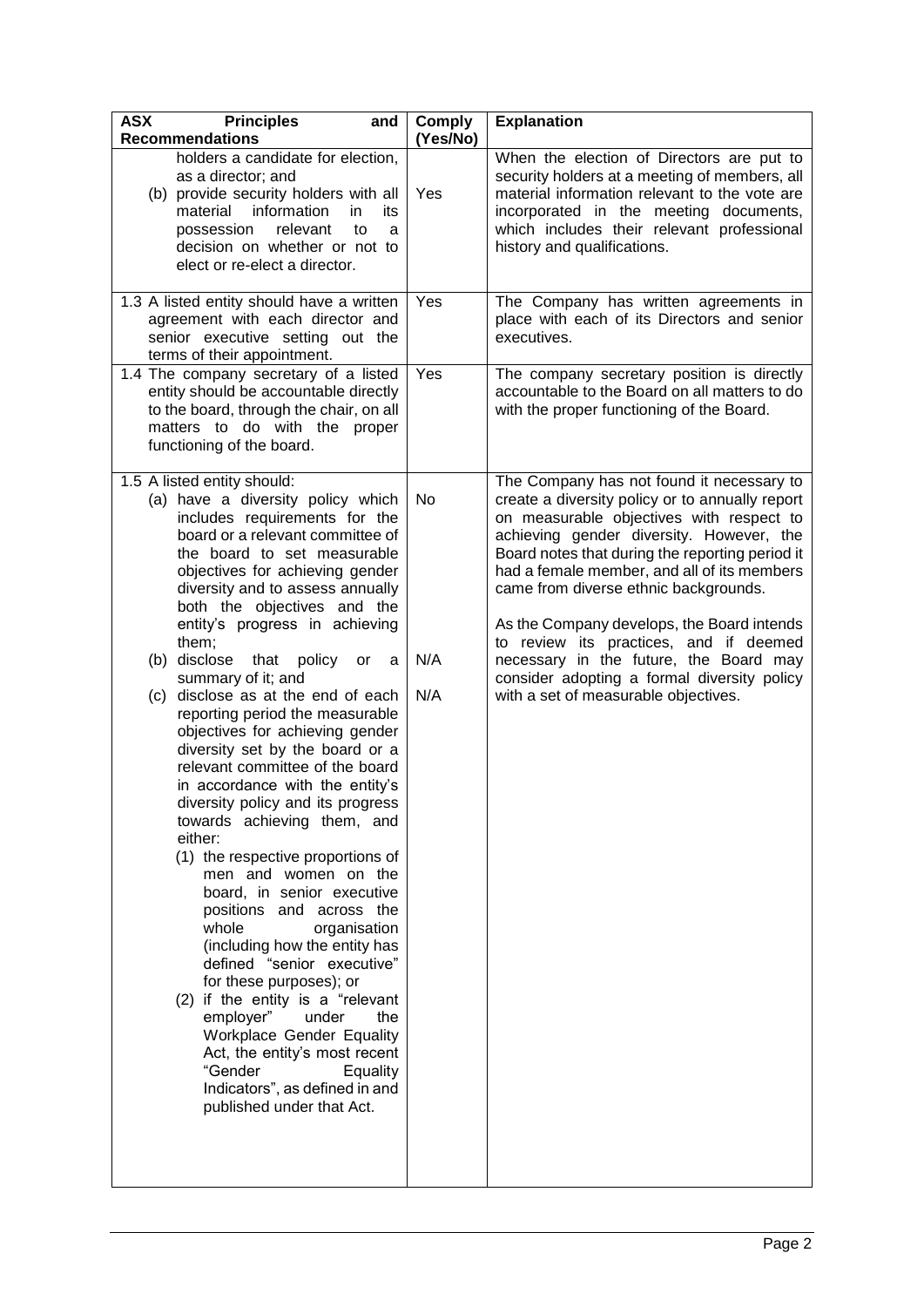| <b>ASX</b><br><b>Principles</b><br>and                                                                                                                                                                                                                                                                                                                                                                                                                                                                                                                                                                                                                                                                                               | <b>Comply</b> | <b>Explanation</b>                                                                                                                                                                                                                                                                                                                                                                                                                                                                                                                                                                                                                                                                                |
|--------------------------------------------------------------------------------------------------------------------------------------------------------------------------------------------------------------------------------------------------------------------------------------------------------------------------------------------------------------------------------------------------------------------------------------------------------------------------------------------------------------------------------------------------------------------------------------------------------------------------------------------------------------------------------------------------------------------------------------|---------------|---------------------------------------------------------------------------------------------------------------------------------------------------------------------------------------------------------------------------------------------------------------------------------------------------------------------------------------------------------------------------------------------------------------------------------------------------------------------------------------------------------------------------------------------------------------------------------------------------------------------------------------------------------------------------------------------------|
| <b>Recommendations</b>                                                                                                                                                                                                                                                                                                                                                                                                                                                                                                                                                                                                                                                                                                               | (Yes/No)      |                                                                                                                                                                                                                                                                                                                                                                                                                                                                                                                                                                                                                                                                                                   |
| 1.6 A listed entity should:<br>have and disclose a process for<br>a)<br>periodically<br>evaluating<br>the<br>performance of the board, its<br>committees<br>individual<br>and<br>directors; and<br>b)<br>disclose, in relation to each<br>reporting period, whether a<br>performance evaluation<br>was<br>undertaken in the reporting<br>period in accordance with that<br>process.                                                                                                                                                                                                                                                                                                                                                  | No.<br>Yes    | The Company has not found it necessary to<br>disclose<br>the<br>process<br>for<br>evaluating<br>performance<br>performance.<br>However,<br>evaluation will<br>be undertaken by the<br>Chairman against agreed key performance<br>indicators and reported to the Board. In the<br>of the Chairman, performance<br>case<br>evaluation will be undertaken by the Board<br>against agreed key performance indicators,<br>with the Chairman excusing himself from<br>such discussion and not participating in any<br>vote or resolution on the issue.<br>As of the end of this reporting period, the<br>Chairman/Board has not completed the<br>performance evaluation of its individual<br>Directors. |
| 1.7 A listed entity should:<br>have and disclose a process for<br>a)<br>periodically evaluating<br>the<br>performance<br>of<br>its<br>senior<br>executives; and<br>disclose, in relation to each<br>b)<br>reporting period, whether<br>- a<br>performance<br>evaluation<br>was<br>undertaken in the reporting<br>period in accordance with that<br>process.                                                                                                                                                                                                                                                                                                                                                                          | No<br>No      | Given the size of the Company, the Board<br>considers that a formal process for evaluating<br>their performance is not required at this stage<br>of the Company's development. As the<br>Company develops, the Board intends to<br>review its practices, and if deemed necessary<br>in the future, the Board may consider<br>implementing<br>process<br>for<br>formally<br>a<br>evaluating the performances of senior<br>executives. At present, the Board, from time<br>to time, reviews the performance of its senior<br>executives.                                                                                                                                                            |
| Structure the board to add value<br>$\mathbf 2$                                                                                                                                                                                                                                                                                                                                                                                                                                                                                                                                                                                                                                                                                      |               |                                                                                                                                                                                                                                                                                                                                                                                                                                                                                                                                                                                                                                                                                                   |
| 2.1 The board of a listed entity should:<br>(a) have a nomination committee<br>which:<br>(1) has at least three members,<br>a majority of whom are<br>independent directors; and<br>(2) is chaired by an independent<br>director,<br>and disclose:<br>(3) the charter of the committee;<br>members<br>0f<br>the<br>$(4)$ the<br>committee; and<br>(5) as at the end of each<br>reporting period, the number<br>of times the committee met<br>throughout the period and<br>the individual attendances of<br>members<br>the<br>at those<br>meetings; or<br>(b) if it does not have a nomination<br>committee, disclose that fact<br>and the processes it employs to<br>address<br>board<br>succession<br>issues and to ensure that the | No<br>Yes     | nomination<br>committee<br>No.<br>formal<br>or<br>procedures have been adopted for the<br>identification, appointment and review of the<br>membership,<br>but<br>informal<br>Board<br>an<br>assessment process, facilitated<br>by the<br>Chairman in consultation with the Company's<br>professional advisers (if required), has been<br>committed to by the Board.                                                                                                                                                                                                                                                                                                                               |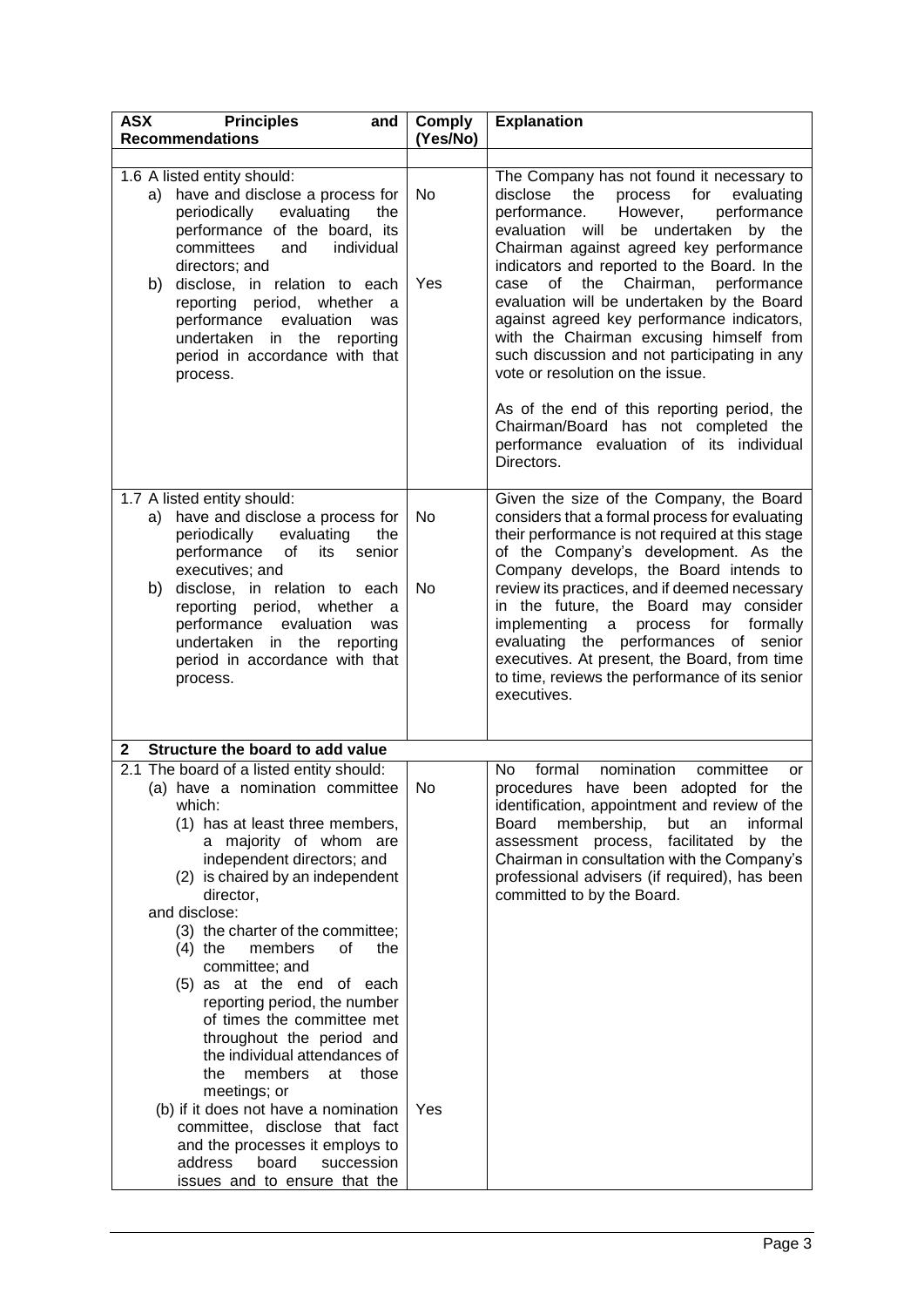| <b>ASX</b><br><b>Principles</b><br>and<br><b>Recommendations</b>                                                                                                                                                                                                                                                                                                                                                                                                                                                                                                                                              | <b>Comply</b><br>(Yes/No) | <b>Explanation</b>                                                                                                                                                                                                                                                                                                                                                                                                                                                                                                                                                                                                                                                                                                                                                                                                                                 |
|---------------------------------------------------------------------------------------------------------------------------------------------------------------------------------------------------------------------------------------------------------------------------------------------------------------------------------------------------------------------------------------------------------------------------------------------------------------------------------------------------------------------------------------------------------------------------------------------------------------|---------------------------|----------------------------------------------------------------------------------------------------------------------------------------------------------------------------------------------------------------------------------------------------------------------------------------------------------------------------------------------------------------------------------------------------------------------------------------------------------------------------------------------------------------------------------------------------------------------------------------------------------------------------------------------------------------------------------------------------------------------------------------------------------------------------------------------------------------------------------------------------|
| board<br>has the<br>appropriate<br>balance of skills, knowledge,<br>experience, independence and<br>diversity to enable it to discharge<br>its duties and responsibilities<br>effectively.                                                                                                                                                                                                                                                                                                                                                                                                                    |                           |                                                                                                                                                                                                                                                                                                                                                                                                                                                                                                                                                                                                                                                                                                                                                                                                                                                    |
| 2.2 A listed entity should have and<br>disclose a board skills matrix setting<br>out the mix of skills and diversity that<br>the board currently has or is looking<br>to achieve in its membership.                                                                                                                                                                                                                                                                                                                                                                                                           | No                        | The Board strives to ensure that it is<br>comprised of Directors with a blend of skills,<br>experience and attributes appropriate to the<br>Company and its business. The principal<br>criterion for the appointment of new Directors<br>is their ability to add value to the Company<br>and its business. In light of this, it has not<br>been deemed necessary to create a formal<br>document outlining the particular skills of the<br>existing Board.                                                                                                                                                                                                                                                                                                                                                                                          |
| 2.3 A listed entity should disclose:<br>(a) the names of the directors<br>considered by the board to be<br>independent directors;<br>(b) if a director has an interest,<br>position,<br>association<br>or<br>relationship<br>of<br>the<br>type<br>described in Box 2.3 but the<br>board is of the opinion that it<br>compromise<br>does<br>not<br>the<br>independence of the director,<br>the nature<br>of the<br>interest.<br>position,<br>association<br>or<br>relationship in question and an<br>explanation of why the board is<br>of that opinion; and<br>(c) the length of service of each<br>director. | No<br>N/A<br>Yes          | The Board ensures that each Director is not<br>able to be significantly adversely influenced<br>by the operations of the Company by<br>ensuring a diverse range of backgrounds and<br>ongoing involvement in other businesses<br>which are not the Company. Information with<br>respect to potential issues of independence<br>may be disclosed to the market but no formal<br>policy exists to ensure such disclosure. The<br>length of service of each Director is published<br>in the Company's Annual Report.                                                                                                                                                                                                                                                                                                                                  |
| 2.4 A majority of the board of a listed<br>entity should<br>be<br>independent<br>directors.                                                                                                                                                                                                                                                                                                                                                                                                                                                                                                                   | No                        | The Board has reviewed the position and<br>association of each of the five Directors in<br>office and has determined that only one out<br>of five Directors is independent. In making the<br>determination the Board has had regard to<br>the independence criteria in ASX Principles<br>and Recommendations and other facts,<br>information and circumstances that the Board<br>considers relevant. The Board assesses the<br>independence of new<br><b>Directors</b><br>upon<br>their<br>appointment<br>and<br>reviews<br>independence, and the independence of the<br>other directors, as appropriate.<br>The Board strives to ensure that it is<br>comprised of Directors with a blend of skills,<br>experience and attributes appropriate to the<br>Company and its business. The principal<br>criterion for the appointment of new Directors |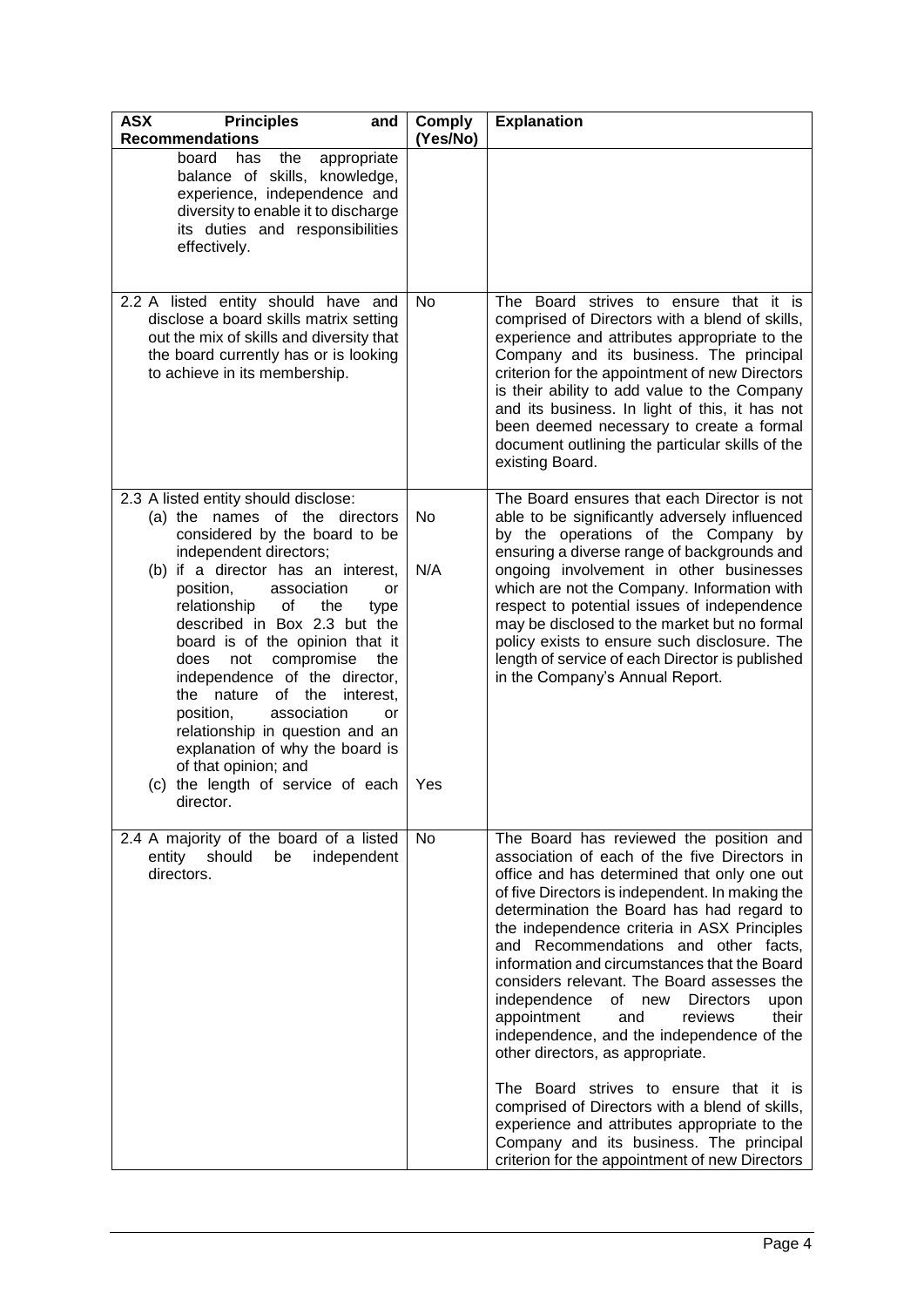| <b>ASX</b><br><b>Principles</b><br>and<br><b>Recommendations</b>                                                                                                                                                                                                                         | <b>Comply</b><br>(Yes/No) | <b>Explanation</b>                                                                                                                                                                                                                                                                                                                                      |
|------------------------------------------------------------------------------------------------------------------------------------------------------------------------------------------------------------------------------------------------------------------------------------------|---------------------------|---------------------------------------------------------------------------------------------------------------------------------------------------------------------------------------------------------------------------------------------------------------------------------------------------------------------------------------------------------|
|                                                                                                                                                                                                                                                                                          |                           | is their ability to add value to the Company<br>and its business.                                                                                                                                                                                                                                                                                       |
| 2.5 The chair of the board of a listed<br>entity should be an independent<br>director and, in particular, should not<br>be the same person as the CEO of<br>the entity.                                                                                                                  | No                        | The Company's current Executive Chairman<br>and Executive Director, Mr Hugh Warner,<br>does not satisfy the ASX Principles and<br><b>Recommendations</b><br>definition<br>οf<br>an<br>independent director. However, the Board<br>considers Mr Warner's current role as<br>essential to the success of the Company at<br>this stage of its development. |
| 2.6 A listed entity should have a program<br>for inducting new directors and<br>provide appropriate<br>professional<br>development<br>opportunities<br>for<br>directors to develop and maintain the<br>skills and knowledge needed to<br>perform their role as directors<br>effectively. | No                        | The Company does not have a formal<br>induction<br>process<br>for<br>Directors.<br>new<br>Nevertheless, the Company takes care in<br>ensuring that directors will be able to<br>effectively manage and govern the Company<br>before their nomination as potential Directors.                                                                            |
| Act ethically and responsibly<br>3                                                                                                                                                                                                                                                       |                           |                                                                                                                                                                                                                                                                                                                                                         |
| 3.1 A listed entity should:<br>(a) have a code of conduct for its<br>directors, senior executives and<br>employees; and<br>(b) disclose that code or a summary<br>of it.                                                                                                                 | No<br>No.                 | The Board is committed to the establishment<br>and maintenance of appropriate ethical<br>standards. Given the current size and<br>operations of the Company, there is currently<br>no official code of conduct in place.                                                                                                                                |
|                                                                                                                                                                                                                                                                                          |                           | As the Company develops, the Board intends<br>to review its practices, and if deemed<br>necessary, establish an appropriate code of<br>conduct.                                                                                                                                                                                                         |
| Safeguard integrity in corporate reporting<br>4                                                                                                                                                                                                                                          |                           |                                                                                                                                                                                                                                                                                                                                                         |
| 4.1 The board of a listed entity should:<br>(a) have an audit committee which:<br>(1) has at least three members,<br>all of whom are<br>-non                                                                                                                                             | No                        | The Company does not have a separately<br>constituted audit committee due to its current<br>size and operations.                                                                                                                                                                                                                                        |
| executive directors and a<br>majority of whom<br>are<br>independent directors; and<br>(2) is chaired by an independent<br>director, who is not the chair<br>of the board,<br>and disclose:                                                                                               |                           | The Company has an independent external<br>auditor that verifies and safeguards the<br>integrity of the Company's corporate<br>reporting. The Board, from time to time,<br>reviews the scope, performance and fees of<br>the external auditor.                                                                                                          |
| (3) the charter of the committee;<br>(4) the relevant qualifications<br>experience of the<br>and<br>members of the committee;<br>and<br>(5) in relation to each reporting<br>period, the number of times<br>committee<br>the<br>met                                                      |                           | An external auditor can be removed and/or<br>appointed at a meeting of shareholders,<br>provided that the requisite notices under the<br>Corporations Act have been provided to the<br>Company and other relevant parties.                                                                                                                              |
| throughout the period and<br>the individual attendances of<br>members<br>those<br>the<br>at<br>meetings; or                                                                                                                                                                              |                           |                                                                                                                                                                                                                                                                                                                                                         |
|                                                                                                                                                                                                                                                                                          | Yes                       |                                                                                                                                                                                                                                                                                                                                                         |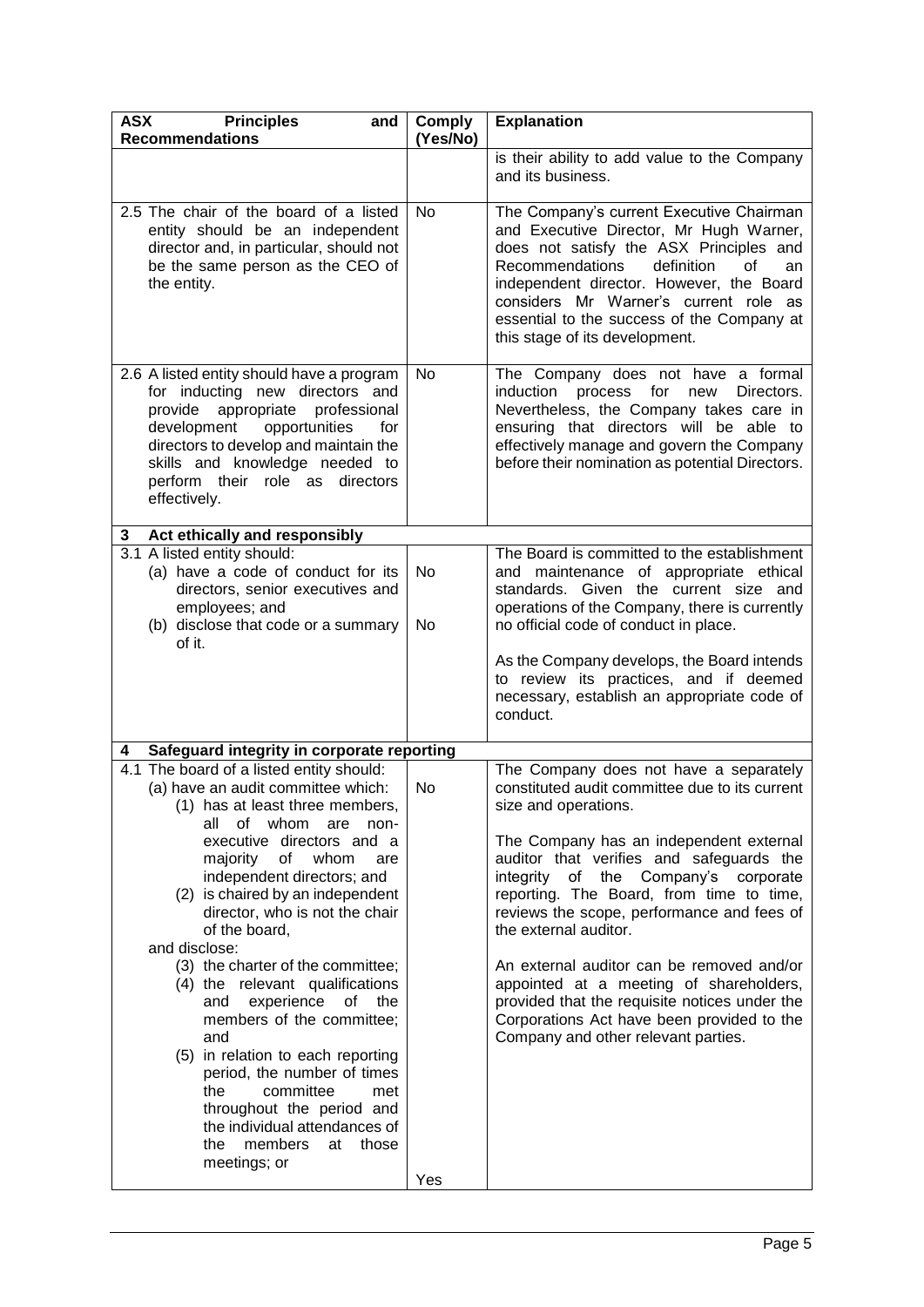| <b>ASX</b><br><b>Principles</b><br>and<br><b>Recommendations</b>                                                                                                                                                                                                                                                                                                                                                                                                                                                                                                                                                                      | Comply<br>(Yes/No) | <b>Explanation</b>                                                                                                                                                                                                                                                                                                                                                                                                                                                                                                                                                                                                                                                 |
|---------------------------------------------------------------------------------------------------------------------------------------------------------------------------------------------------------------------------------------------------------------------------------------------------------------------------------------------------------------------------------------------------------------------------------------------------------------------------------------------------------------------------------------------------------------------------------------------------------------------------------------|--------------------|--------------------------------------------------------------------------------------------------------------------------------------------------------------------------------------------------------------------------------------------------------------------------------------------------------------------------------------------------------------------------------------------------------------------------------------------------------------------------------------------------------------------------------------------------------------------------------------------------------------------------------------------------------------------|
| (b) if it does not have an audit<br>committee, disclose that fact and<br>the processes it employs that<br>independently<br>verify<br>and<br>safeguard the integrity of its<br>corporate reporting, including<br>processes<br>the<br>the<br>for<br>appointment and removal of the<br>external auditor and the rotation<br>of the audit engagement partner.                                                                                                                                                                                                                                                                             |                    |                                                                                                                                                                                                                                                                                                                                                                                                                                                                                                                                                                                                                                                                    |
| 4.2 The board of a listed entity should,<br>before it approves the entity's<br>financial statements for a financial<br>period, receive from its CEO and<br>CFO a declaration that, in their<br>opinion, the financial records of the<br>entity have been properly maintained<br>and that the financial statements<br>comply<br>with<br>the<br>appropriate<br>accounting standards and give a true<br>and fair view of the financial position<br>and performance of the entity and<br>that the opinion has been formed on<br>the basis of a sound system of risk<br>management and internal control<br>which is operating effectively. | Yes                | The Company does have a CFO and a<br>declaration in this form has been prepared.<br>The Company does not have a CEO.                                                                                                                                                                                                                                                                                                                                                                                                                                                                                                                                               |
| 4.3 A listed entity that has an AGM<br>should ensure that its external<br>auditor attends its AGM and is<br>available to answer questions from<br>security holders relevant to the audit.                                                                                                                                                                                                                                                                                                                                                                                                                                             | Yes                | An external auditor will be present at the AGM<br>and be available to answer questions from<br>security holders relevant to the audit.                                                                                                                                                                                                                                                                                                                                                                                                                                                                                                                             |
| Make timely and balanced disclosure<br>5                                                                                                                                                                                                                                                                                                                                                                                                                                                                                                                                                                                              |                    |                                                                                                                                                                                                                                                                                                                                                                                                                                                                                                                                                                                                                                                                    |
| 5.1 A listed entity should:<br>(a) have a written<br>policy<br>for<br>complying with its continuous<br>disclosure obligations under the<br>Listing Rules; and<br>(b) disclose that<br>policy<br>or<br>a<br>summary of it.                                                                                                                                                                                                                                                                                                                                                                                                             | No<br>N/A          | Due to the current size and operations of the<br>Company, there are no written policies in<br>place. The Company is however committed<br>to providing relevant up-to-date information to<br>its shareholders and the broader investment<br>community in accordance with the continuous<br>disclosure requirements under the ASX<br>Listing Rules and the Corporations Act.<br>The Board has designated the Company<br>Secretary as the person responsible for<br>overseeing and coordinating disclosure of<br>information to the ASX and shareholders as<br>well as providing guidance to Directors and<br>employees on disclosure requirements and<br>procedures. |
| Respect the rights of security holders<br>6                                                                                                                                                                                                                                                                                                                                                                                                                                                                                                                                                                                           |                    |                                                                                                                                                                                                                                                                                                                                                                                                                                                                                                                                                                                                                                                                    |
| 6.1 A<br>entity should<br>listed<br>provide<br>information<br>about itself<br>and<br>its<br>investors<br>via<br>governance<br>its<br>to<br>website.                                                                                                                                                                                                                                                                                                                                                                                                                                                                                   | Yes                | The Company's information is provided on its<br>website www.prospectresources.com.au.                                                                                                                                                                                                                                                                                                                                                                                                                                                                                                                                                                              |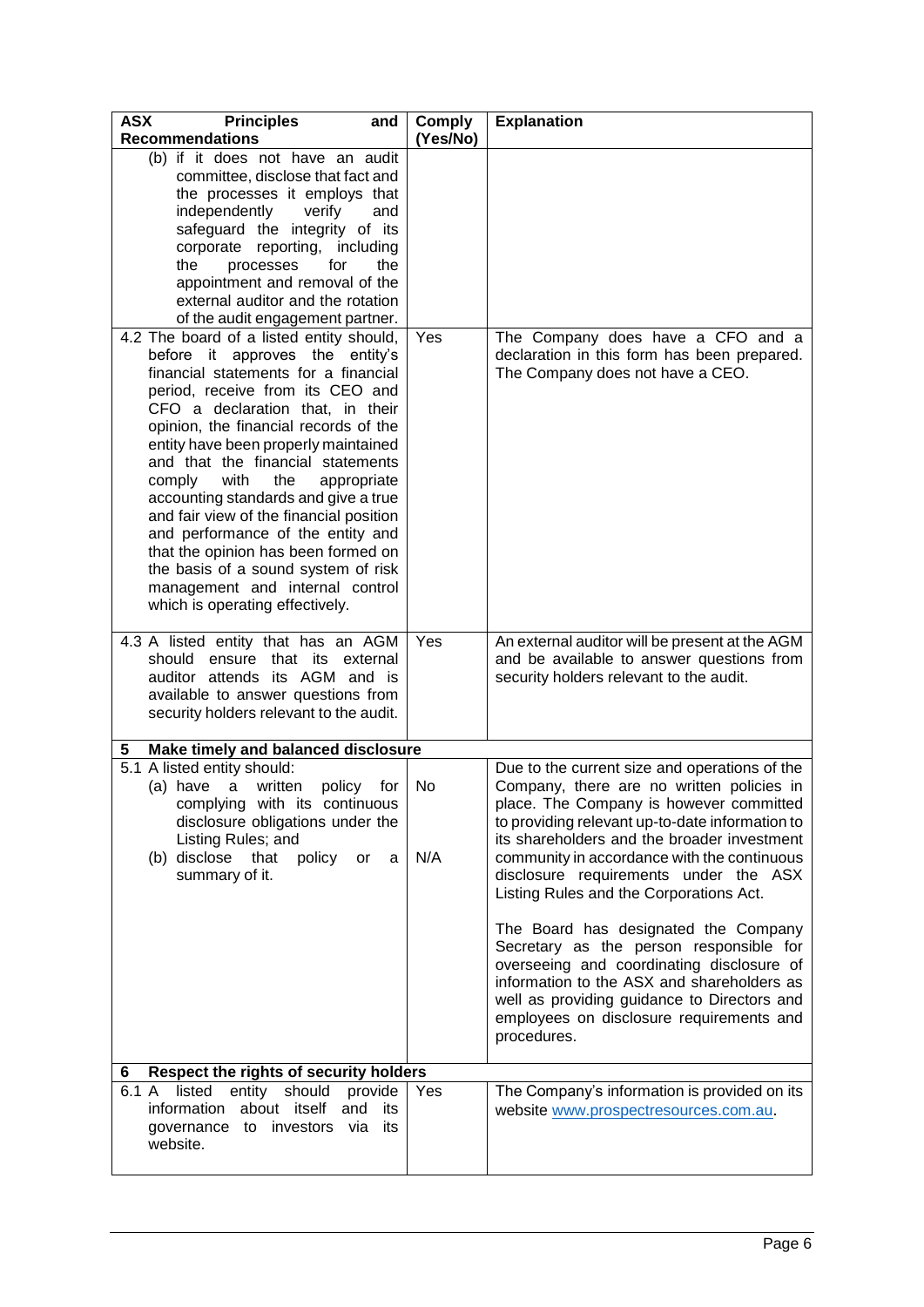| <b>ASX</b><br><b>Principles</b><br>and<br><b>Recommendations</b>                                                                                                                                                                                                                                                                                                                                                                                                                                                                                                                                                                                                                                                                                                                                                                                             | <b>Comply</b><br>(Yes/No) | <b>Explanation</b>                                                                                                                                                                                                                                                                                                                                                                                                                                                                                                                                                                                                                                                                                                                                                                                                                                                                              |
|--------------------------------------------------------------------------------------------------------------------------------------------------------------------------------------------------------------------------------------------------------------------------------------------------------------------------------------------------------------------------------------------------------------------------------------------------------------------------------------------------------------------------------------------------------------------------------------------------------------------------------------------------------------------------------------------------------------------------------------------------------------------------------------------------------------------------------------------------------------|---------------------------|-------------------------------------------------------------------------------------------------------------------------------------------------------------------------------------------------------------------------------------------------------------------------------------------------------------------------------------------------------------------------------------------------------------------------------------------------------------------------------------------------------------------------------------------------------------------------------------------------------------------------------------------------------------------------------------------------------------------------------------------------------------------------------------------------------------------------------------------------------------------------------------------------|
| 6.2 A listed entity should design and<br>implement an investor relations<br>program to facilitate effective two-<br>way communication with investors.                                                                                                                                                                                                                                                                                                                                                                                                                                                                                                                                                                                                                                                                                                        | No                        | The Company has no formal investor<br>relations program in place, but ensures that<br>all material information is conveyed to its<br>investors so as to facilitate communication.                                                                                                                                                                                                                                                                                                                                                                                                                                                                                                                                                                                                                                                                                                               |
| 6.3 A listed entity should disclose the<br>policies and processes it has in place<br>facilitate<br>and<br>to<br>encourage<br>participation at meetings of security<br>holders.                                                                                                                                                                                                                                                                                                                                                                                                                                                                                                                                                                                                                                                                               | No                        | Although the Company does not have a<br>formal communications policy in place, all<br>material matters will be disclosed to the<br>market in accordance with the ASX Listing<br>Rules.                                                                                                                                                                                                                                                                                                                                                                                                                                                                                                                                                                                                                                                                                                          |
| 6.4 A listed entity should give security<br>holders the option to<br>receive<br>communications from, and send<br>communications to, the entity and its<br>security registry electronically.                                                                                                                                                                                                                                                                                                                                                                                                                                                                                                                                                                                                                                                                  | Yes                       | The Company encourages shareholders to<br>register for receipt of announcements and<br>updates electronically.                                                                                                                                                                                                                                                                                                                                                                                                                                                                                                                                                                                                                                                                                                                                                                                  |
| Recognise and manage risk<br>7                                                                                                                                                                                                                                                                                                                                                                                                                                                                                                                                                                                                                                                                                                                                                                                                                               |                           |                                                                                                                                                                                                                                                                                                                                                                                                                                                                                                                                                                                                                                                                                                                                                                                                                                                                                                 |
| 7.1 The board of a listed entity should:<br>(a) have a committee or committees<br>to oversee risk, each of which:<br>least<br>three<br>$(1)$ has<br>at<br>members, a majority of<br>whom are independent<br>directors; and<br>chaired<br>$(2)$ is<br>by<br>an<br>independent director,<br>and disclose:<br>charter<br>the<br>$(3)$ the<br>оf<br>committee;<br>members<br>$(4)$ the<br>0f<br>the<br>committee; and<br>(5) as at the end of each<br>reporting<br>period,<br>the<br>number<br>of times<br>the<br>committee met throughout<br>the period and the<br>individual attendances of<br>the members at those<br>meetings; or<br>(b) if it does not have a risk<br>committee or committees that<br>satisfy (a) above, disclose that<br>fact and the<br>processes<br>-it<br>employs<br>for overseeing the<br>entity's<br>risk<br>management<br>framework. | No<br>Yes                 | The Company does not have a separately<br>constituted risk committee due to its current<br>size and operations. As the Company<br>develops, the Board intends to review its<br>and if deemed<br>practices,<br>necessary,<br>establish a risk committee.<br>The Board is responsible for the oversight<br>and management of all material business<br>risks. The Board's collective experience will<br>enable accurate identification of the principal<br>risks that may affect the Company's<br>business. Key operational risks and their<br>management will be recurring items for<br>deliberation as Board meetings.<br>The risk profile can be expected to change<br>and procedures adapted as the Company<br>develops and it grows in size and complexity.<br>The Board intends to continue to regularly<br>review and approve the risk management<br>and oversight policies of the Company. |
| 7.2 The board or a committee of the<br>board should:<br>the<br>(a) review<br>entity's<br>risk<br>management framework at least<br>annually to satisfy itself that it<br>continues to be sound; and<br>(b) disclose, in relation to each<br>reporting period, whether such a<br>review has taken place.                                                                                                                                                                                                                                                                                                                                                                                                                                                                                                                                                       | Yes<br>Yes                | The Board is responsible for overseeing the<br>Company's risk management systems,<br>practices and procedures to ensure effective<br>risk identification and management and<br>compliance with internal guidelines and<br>external requirements.<br>As of the end of this reporting period, the<br>Board has completed its review.                                                                                                                                                                                                                                                                                                                                                                                                                                                                                                                                                              |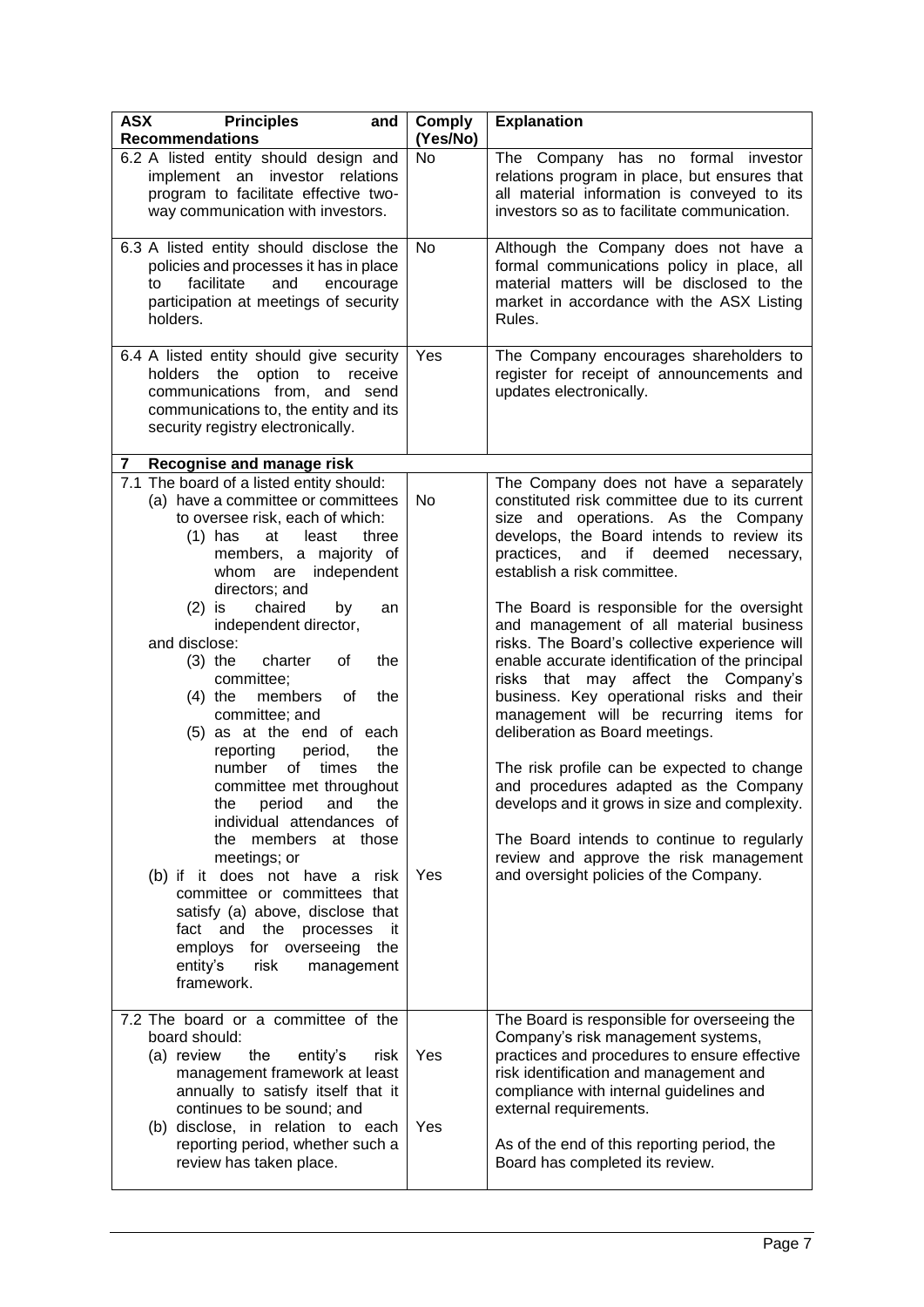| <b>ASX</b><br><b>Principles</b><br>and<br><b>Recommendations</b>                                                                                                                                                                                                                                                                                                                                                                                                                                                                                                                                                                                                                                                                                                                                                                | <b>Comply</b><br>(Yes/No) | <b>Explanation</b>                                                                                                                                                                                                                                                                                                                                                                                                                                                                                                                                                                                                                                                                                                                                                                                                                                                                                                                                                                                                               |
|---------------------------------------------------------------------------------------------------------------------------------------------------------------------------------------------------------------------------------------------------------------------------------------------------------------------------------------------------------------------------------------------------------------------------------------------------------------------------------------------------------------------------------------------------------------------------------------------------------------------------------------------------------------------------------------------------------------------------------------------------------------------------------------------------------------------------------|---------------------------|----------------------------------------------------------------------------------------------------------------------------------------------------------------------------------------------------------------------------------------------------------------------------------------------------------------------------------------------------------------------------------------------------------------------------------------------------------------------------------------------------------------------------------------------------------------------------------------------------------------------------------------------------------------------------------------------------------------------------------------------------------------------------------------------------------------------------------------------------------------------------------------------------------------------------------------------------------------------------------------------------------------------------------|
| 7.3 A listed entity should disclose:<br>(a) if it has an internal audit function,<br>how the function is structured<br>and what role it performs; or<br>(b) if it does not have an internal<br>audit function, that fact and the<br>processes<br>it<br>employs<br>for<br>evaluating<br>and<br>continually<br>improving the effectiveness of its<br>risk management and internal<br>control processes.                                                                                                                                                                                                                                                                                                                                                                                                                           | No<br>No                  | The Company does not have an internal audit<br>function, and does not disclose the processes<br>it uses to<br>improve risk<br>management.<br>Nonetheless,<br>it remains<br>committed to<br>effective management and control of these<br>factors.                                                                                                                                                                                                                                                                                                                                                                                                                                                                                                                                                                                                                                                                                                                                                                                 |
| should<br>disclose<br>listed<br>entity<br>7.4 A<br>whether it has any material exposure<br>to economic, environmental and<br>social sustainability risks and, if it<br>does, how it manages or intends to<br>manage those risks.                                                                                                                                                                                                                                                                                                                                                                                                                                                                                                                                                                                                | Yes                       | All material risk are announced to the market,<br>in accordance with the requirements of the<br>ASX Listing Rules and otherwise.                                                                                                                                                                                                                                                                                                                                                                                                                                                                                                                                                                                                                                                                                                                                                                                                                                                                                                 |
| Remunerate fairly and responsibly<br>8<br>8.1 The board of a listed entity should:                                                                                                                                                                                                                                                                                                                                                                                                                                                                                                                                                                                                                                                                                                                                              |                           | The Company does not have in place a                                                                                                                                                                                                                                                                                                                                                                                                                                                                                                                                                                                                                                                                                                                                                                                                                                                                                                                                                                                             |
| (a) have a remuneration committee<br>which:<br>(1) has at least three members,<br>a majority of whom are<br>independent directors; and<br>(2) is chaired by an independent<br>director,<br>and disclose:<br>(3) the charter of the committee;<br>$(4)$ the<br>members<br>οf<br>the<br>committee; and<br>(5) as at the end of each<br>reporting period, the number<br>of times the committee met<br>throughout the period and<br>the individual attendances of<br>the members<br>at those<br>meetings; or<br>$(b)$ if<br>it<br>does<br>not<br>have<br>a<br>remuneration<br>committee,<br>and the<br>disclose that fact<br>processes it employs for setting<br>the level and composition of<br>remuneration for directors and<br>senior executives and ensuring<br>that such remuneration<br>is<br>appropriate and not excessive. | No<br>Yes                 | constituted<br>separately<br>remuneration<br>committee due to the size and current<br>of<br>the<br>operations<br>Company.<br>The<br>remuneration of an executive director will be<br>decided by the Board, without the affected<br>executive director participating<br>in<br>that<br>decision-making process.<br>The total maximum remuneration is currently<br>set at \$500,000. Any increases will be the<br>subject of a shareholder resolution in<br>accordance with the Company's constitution,<br>the Corporations Act and the ASX Listing<br>Rules, as applicable. The determination of<br>non-executive directors' remuneration within<br>that maximum amount will be made by the<br>Board, having regard to the inputs and value<br>the respective<br>the Company of<br>to<br>contributions by each non-executive director.<br>The<br>additional<br>Board<br>may<br>award<br>remuneration to non-executive<br>directors<br>called upon to perform extra services or make<br>special exertions on behalf of the Company. |
| 8.2 A listed entity should separately<br>disclose its policies and practices<br>the<br>regarding<br>remuneration<br>οf<br>non-executive<br>directors<br>and<br>the<br>remuneration of executive directors<br>and other senior executives.                                                                                                                                                                                                                                                                                                                                                                                                                                                                                                                                                                                       | No                        | The Company has not deemed it necessary<br>to separately disclose its remuneration<br>policies.                                                                                                                                                                                                                                                                                                                                                                                                                                                                                                                                                                                                                                                                                                                                                                                                                                                                                                                                  |
| 8.3 A listed entity which has an equity-<br>based remuneration scheme should:                                                                                                                                                                                                                                                                                                                                                                                                                                                                                                                                                                                                                                                                                                                                                   |                           | Although the company did not have a formal<br>policy during the reporting period,<br>the                                                                                                                                                                                                                                                                                                                                                                                                                                                                                                                                                                                                                                                                                                                                                                                                                                                                                                                                         |